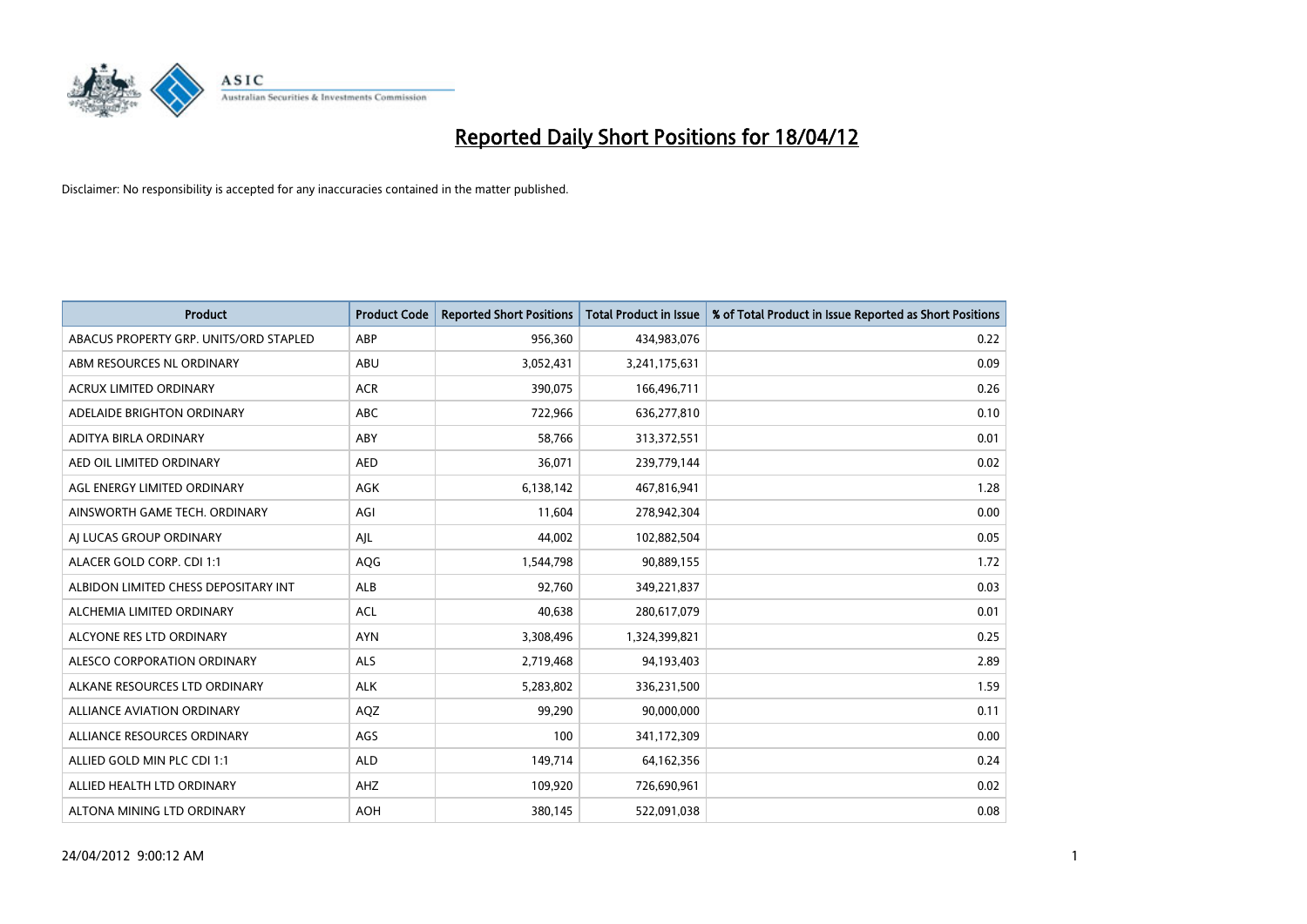

| <b>Product</b>                          | <b>Product Code</b> | <b>Reported Short Positions</b> | <b>Total Product in Issue</b> | % of Total Product in Issue Reported as Short Positions |
|-----------------------------------------|---------------------|---------------------------------|-------------------------------|---------------------------------------------------------|
| ALUMINA LIMITED ORDINARY                | <b>AWC</b>          | 81,923,940                      | 2,440,196,187                 | 3.32                                                    |
| AMALGAMATED HOLDINGS ORDINARY           | AHD                 | 3,818                           | 157,596,140                   | 0.00                                                    |
| AMCOM TELECOMM, ORDINARY                | AMM                 | 5,000                           | 241,491,904                   | 0.00                                                    |
| AMCOR LIMITED ORDINARY                  | AMC                 | 7,113,338                       | 1,206,684,923                 | 0.58                                                    |
| AMP LIMITED ORDINARY                    | AMP                 | 4,314,812                       | 2,894,931,180                 | 0.16                                                    |
| AMPELLA MINING ORDINARY                 | <b>AMX</b>          | 2,546,695                       | 236,754,340                   | 1.07                                                    |
| ANSELL LIMITED ORDINARY                 | <b>ANN</b>          | 3,159,762                       | 130,656,668                   | 2.43                                                    |
| ANTARES ENERGY LTD ORDINARY             | AZZ                 | 193,255                         | 260,000,000                   | 0.07                                                    |
| ANZ BANKING GRP LTD ORDINARY            | ANZ                 | 14,628,341                      | 2,679,513,264                 | 0.50                                                    |
| APA GROUP STAPLED SECURITIES            | <b>APA</b>          | 20,722,879                      | 644,485,583                   | 3.22                                                    |
| APN NEWS & MEDIA ORDINARY               | <b>APN</b>          | 26,994,087                      | 649,010,756                   | 4.15                                                    |
| AQUARIUS PLATINUM. ORDINARY             | AQP                 | 11,386,074                      | 470,312,578                   | 2.42                                                    |
| AQUILA RESOURCES ORDINARY               | <b>AQA</b>          | 5,229,690                       | 411,804,442                   | 1.24                                                    |
| ARAFURA RESOURCE LTD ORDINARY           | ARU                 | 9,931,945                       | 396,004,144                   | 2.50                                                    |
| ARB CORPORATION ORDINARY                | <b>ARP</b>          | 25,759                          | 72,481,302                    | 0.03                                                    |
| ARDENT LEISURE GROUP STAPLED SECURITIES | AAD                 | 227,590                         | 334,209,401                   | 0.08                                                    |
| ARISTOCRAT LEISURE ORDINARY             | ALL                 | 17,916,438                      | 550,502,889                   | 3.26                                                    |
| ASCIANO LIMITED ORDINARY                | <b>AIO</b>          | 1,682,276                       | 975,385,664                   | 0.17                                                    |
| ASG GROUP LIMITED ORDINARY              | ASZ                 | 90,113                          | 171,456,889                   | 0.05                                                    |
| ASPEN GROUP ORD/UNITS STAPLED           | APZ                 | 512,440                         | 596,206,393                   | 0.08                                                    |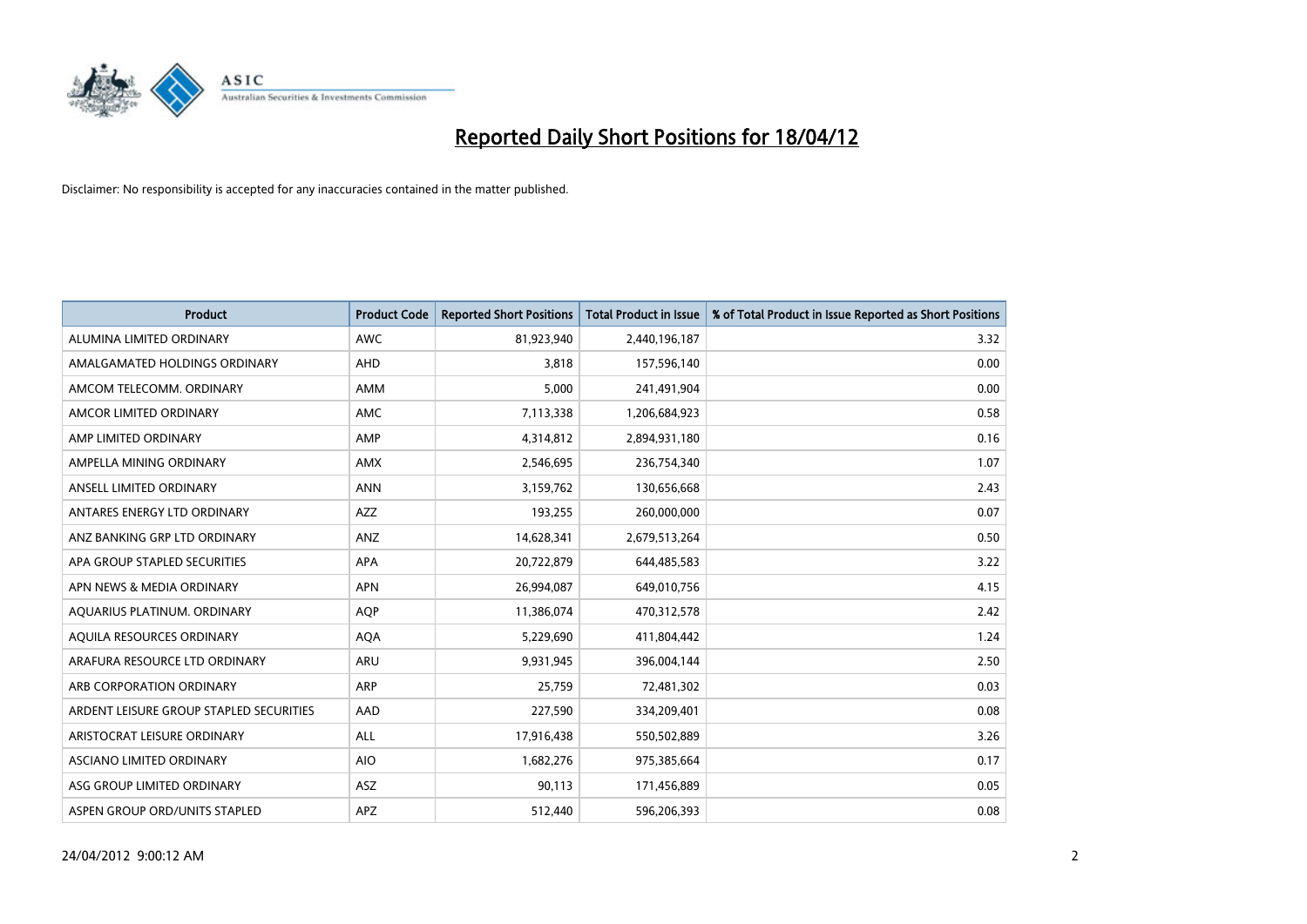

| <b>Product</b>                          | <b>Product Code</b> | <b>Reported Short Positions</b> | <b>Total Product in Issue</b> | % of Total Product in Issue Reported as Short Positions |
|-----------------------------------------|---------------------|---------------------------------|-------------------------------|---------------------------------------------------------|
| ASPIRE MINING LTD ORDINARY              | AKM                 | 434,856                         | 620,594,556                   | 0.07                                                    |
| ASTON RES LTD ORDINARY                  | <b>AZT</b>          | 1,072,005                       | 204,747,813                   | 0.51                                                    |
| ASTRO JAP PROP GROUP STAPLED SECURITIES | AJA                 | 41,326                          | 58,445,002                    | 0.06                                                    |
| ASX LIMITED ORDINARY                    | ASX                 | 3,649,614                       | 175,136,729                   | 2.06                                                    |
| ATLAS IRON LIMITED ORDINARY             | <b>AGO</b>          | 16,193,000                      | 895,374,560                   | 1.77                                                    |
| AUCKLAND INTERNATION ORDINARY           | AIA                 | 368,636                         | 1,327,230,189                 | 0.03                                                    |
| AURORA OIL & GAS ORDINARY               | <b>AUT</b>          | 5,871,694                       | 411,655,343                   | 1.46                                                    |
| AUSDRILL LIMITED ORDINARY               | ASL                 | 1,254,161                       | 303,821,487                   | 0.41                                                    |
| AUSENCO LIMITED ORDINARY                | AAX                 | 750,039                         | 123,872,665                   | 0.60                                                    |
| AUSGOLD LIMITED ORDINARY                | <b>AUC</b>          | 27,600                          | 123,223,571                   | 0.02                                                    |
| <b>AUSTAL LIMITED ORDINARY</b>          | ASB                 | 253,456                         | 188,193,007                   | 0.13                                                    |
| <b>AUSTAR UNITED ORDINARY</b>           | <b>AUN</b>          | 2,612,625                       | 1,271,505,737                 | 0.21                                                    |
| AUSTIN ENGINEERING ORDINARY             | ANG                 | 17,885                          | 72,314,403                    | 0.02                                                    |
| AUSTRALAND PROPERTY STAPLED SECURITY    | <b>ALZ</b>          | 738,332                         | 576,846,597                   | 0.12                                                    |
| AUSTRALIAN AGRICULT. ORDINARY           | AAC                 | 726,192                         | 312,905,085                   | 0.22                                                    |
| AUSTRALIAN INFRASTR, UNITS/ORDINARY     | <b>AIX</b>          | 11,574,063                      | 620,733,944                   | 1.87                                                    |
| AUSTRALIAN PHARM, ORDINARY              | API                 | 232,000                         | 488,115,883                   | 0.05                                                    |
| AUTOMOTIVE HOLDINGS ORDINARY            | AHE                 | 4,439                           | 260,579,682                   | 0.00                                                    |
| AVIENNINGS LIMITED ORDINARY             | <b>AVI</b>          | 225,001                         | 274,588,694                   | 0.08                                                    |
| AWE LIMITED ORDINARY                    | <b>AWE</b>          | 3,246,965                       | 521,871,941                   | 0.64                                                    |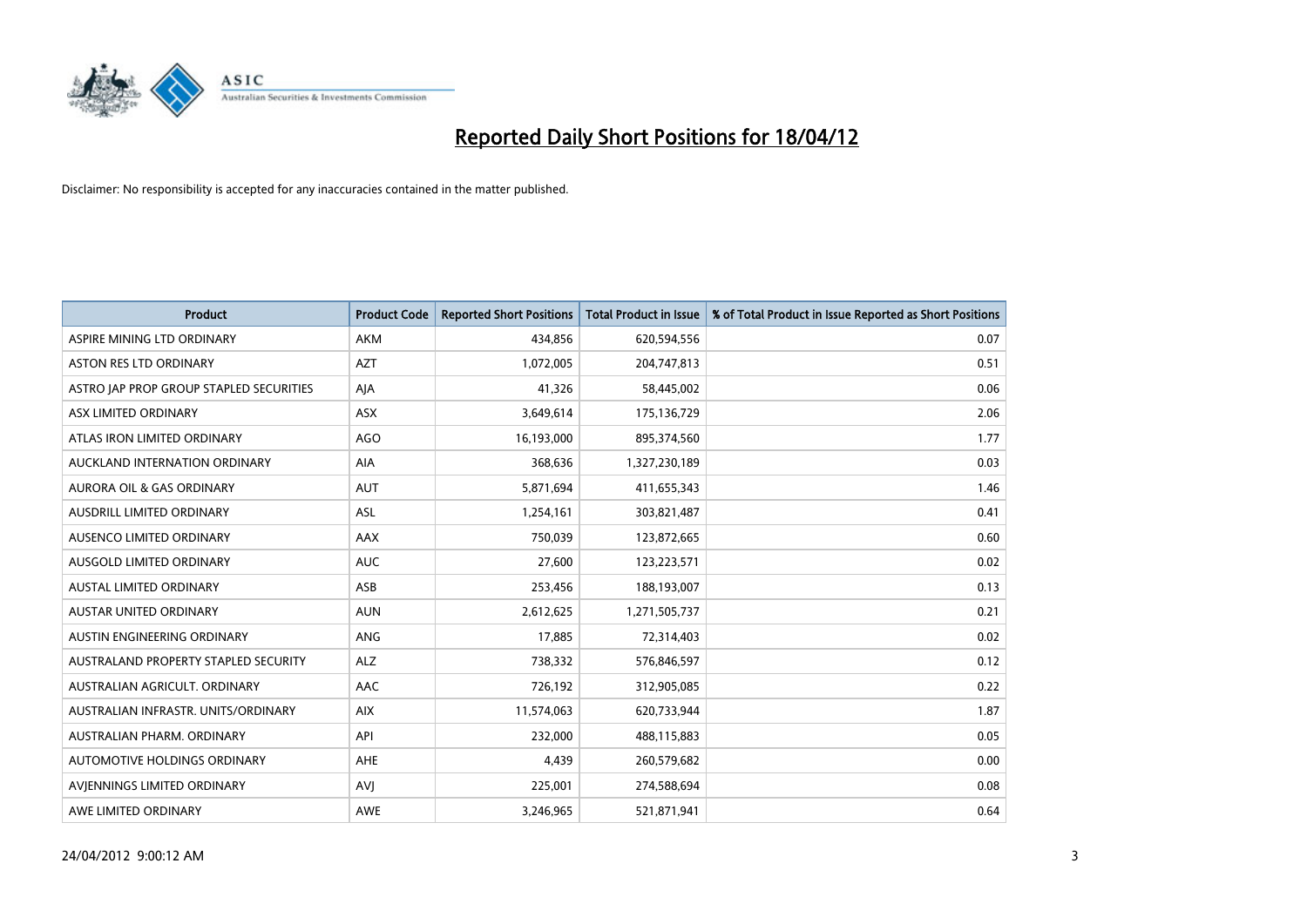

| <b>Product</b>                       | <b>Product Code</b> | <b>Reported Short Positions</b> | <b>Total Product in Issue</b> | % of Total Product in Issue Reported as Short Positions |
|--------------------------------------|---------------------|---------------------------------|-------------------------------|---------------------------------------------------------|
| AZIMUTH RES LTD ORDINARY             | <b>AZH</b>          | 267,921                         | 398,400,724                   | 0.06                                                    |
| AZUMAH RESOURCES ORDINARY            | AZM                 | 2,434,019                       | 333,614,095                   | 0.73                                                    |
| <b>BANDANNA ENERGY ORDINARY</b>      | <b>BND</b>          | 3,490,948                       | 528,481,199                   | 0.65                                                    |
| BANK OF QUEENSLAND. ORDINARY         | <b>BOQ</b>          | 10,353,849                      | 277,288,396                   | 3.74                                                    |
| <b>BANNERMAN RESOURCES ORDINARY</b>  | <b>BMN</b>          | 10,000                          | 299,538,975                   | 0.00                                                    |
| <b>BASE RES LIMITED ORDINARY</b>     | <b>BSE</b>          | 1,036,956                       | 460,440,029                   | 0.22                                                    |
| <b>BATHURST RESOURCES ORDINARY</b>   | <b>BTU</b>          | 31,725,697                      | 695,447,997                   | 4.56                                                    |
| <b>BC IRON LIMITED ORDINARY</b>      | <b>BCI</b>          | 271,330                         | 103,861,000                   | 0.26                                                    |
| BEACH ENERGY LIMITED ORDINARY        | <b>BPT</b>          | 24,937,708                      | 1,199,253,779                 | 2.08                                                    |
| BEADELL RESOURCE LTD ORDINARY        | <b>BDR</b>          | 9,237,531                       | 716,004,752                   | 1.31                                                    |
| BENDIGO AND ADELAIDE ORDINARY        | <b>BEN</b>          | 4,160,251                       | 396,432,327                   | 1.03                                                    |
| BERKELEY RESOURCES ORDINARY          | <b>BKY</b>          | 359,026                         | 174,298,273                   | 0.21                                                    |
| BETASHARES ASX RES ETF UNITS         | <b>ORE</b>          | 79,330                          | 4,220,217                     | 1.88                                                    |
| <b>BHP BILLITON LIMITED ORDINARY</b> | <b>BHP</b>          | 17,614,845                      | 3,211,691,105                 | 0.52                                                    |
| <b>BILLABONG ORDINARY</b>            | <b>BBG</b>          | 27,153,719                      | 255,102,103                   | 10.62                                                   |
| <b>BIOTA HOLDINGS ORDINARY</b>       | <b>BTA</b>          | 324,876                         | 181,853,957                   | 0.18                                                    |
| BLUESCOPE STEEL LTD ORDINARY         | <b>BSL</b>          | 41,273,701                      | 3,349,185,247                 | 1.23                                                    |
| <b>BOART LONGYEAR ORDINARY</b>       | <b>BLY</b>          | 3,387,796                       | 461,163,412                   | 0.74                                                    |
| <b>BOOM LOGISTICS ORDINARY</b>       | <b>BOL</b>          | 626                             | 468,663,585                   | 0.00                                                    |
| BORAL LIMITED. ORDINARY              | <b>BLD</b>          | 36,903,455                      | 758,572,140                   | 4.86                                                    |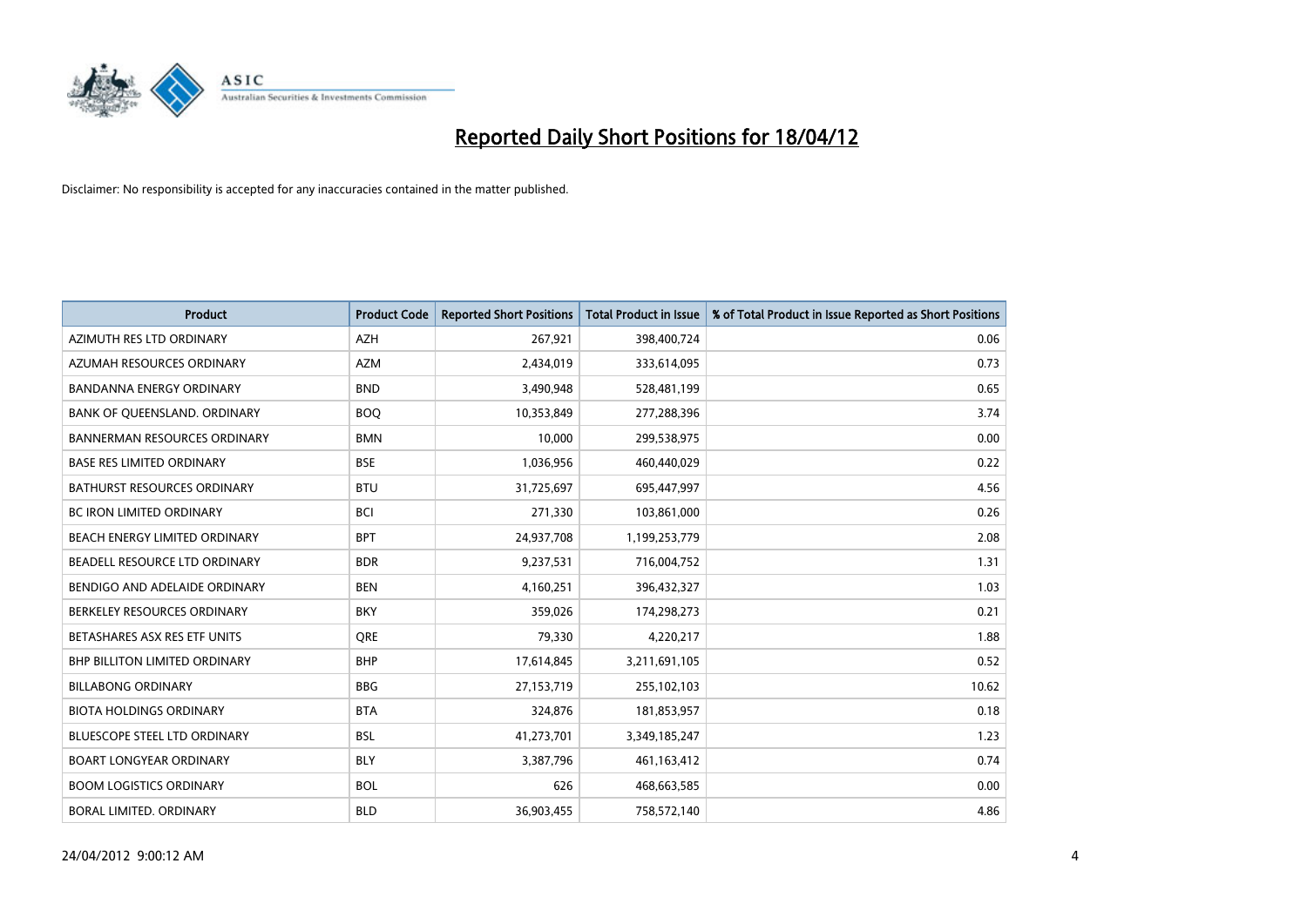

| <b>Product</b>                          | <b>Product Code</b> | <b>Reported Short Positions</b> | <b>Total Product in Issue</b> | % of Total Product in Issue Reported as Short Positions |
|-----------------------------------------|---------------------|---------------------------------|-------------------------------|---------------------------------------------------------|
| <b>BRADKEN LIMITED ORDINARY</b>         | <b>BKN</b>          | 6,569,608                       | 168,629,376                   | 3.91                                                    |
| <b>BRAMBLES LIMITED ORDINARY</b>        | <b>BXB</b>          | 10,861,775                      | 1,480,960,359                 | 0.71                                                    |
| BREVILLE GROUP LTD ORDINARY             | <b>BRG</b>          | 29,859                          | 130,095,322                   | 0.02                                                    |
| BRICKWORKS LIMITED ORDINARY             | <b>BKW</b>          | 26,020                          | 147,567,333                   | 0.02                                                    |
| <b>BROCKMAN RESOURCES ORDINARY</b>      | <b>BRM</b>          | 29,461                          | 145,053,151                   | 0.02                                                    |
| BT INVESTMENT MNGMNT ORDINARY           | <b>BTT</b>          | 2,312                           | 267,906,977                   | 0.00                                                    |
| <b>BURU ENERGY ORDINARY</b>             | <b>BRU</b>          | 7,720,085                       | 234,219,477                   | 3.29                                                    |
| <b>BWP TRUST ORDINARY UNITS</b>         | <b>BWP</b>          | 572,354                         | 525,255,093                   | 0.11                                                    |
| CABCHARGE AUSTRALIA ORDINARY            | CAB                 | 615,373                         | 120,437,014                   | 0.52                                                    |
| CALTEX AUSTRALIA ORDINARY               | <b>CTX</b>          | 6,831,516                       | 270,000,000                   | 2.52                                                    |
| CAMPBELL BROTHERS ORDINARY              | <b>CPB</b>          | 1,550,833                       | 67,503,411                    | 2.32                                                    |
| CAPE LAMBERT RES LTD ORDINARY           | <b>CFE</b>          | 125,388                         | 689,108,792                   | 0.01                                                    |
| CARABELLA RES LTD ORDINARY              | <b>CLR</b>          | 10,611                          | 133,642,797                   | 0.01                                                    |
| <b>CARBON ENERGY ORDINARY</b>           | <b>CNX</b>          | 77,039                          | 772,293,626                   | 0.01                                                    |
| <b>CARDNO LIMITED ORDINARY</b>          | CDD                 | 32,366                          | 138,094,885                   | 0.02                                                    |
| CARNARVON PETROLEUM ORDINARY            | <b>CVN</b>          | 322,484                         | 694,644,634                   | 0.05                                                    |
| CARSALES.COM LTD ORDINARY               | <b>CRZ</b>          | 26,718,536                      | 233,684,223                   | 11.42                                                   |
| <b>CASH CONVERTERS ORDINARY</b>         | CCV                 | 42,936                          | 379,761,025                   | 0.01                                                    |
| CENTRO RETAIL AUST ORD/UNIT STAPLED SEC | <b>CRF</b>          | 11,826,278                      | 1,340,723,189                 | 0.87                                                    |
| <b>CERAMIC FUEL CELLS ORDINARY</b>      | <b>CFU</b>          | 146,512                         | 1,366,298,863                 | 0.00                                                    |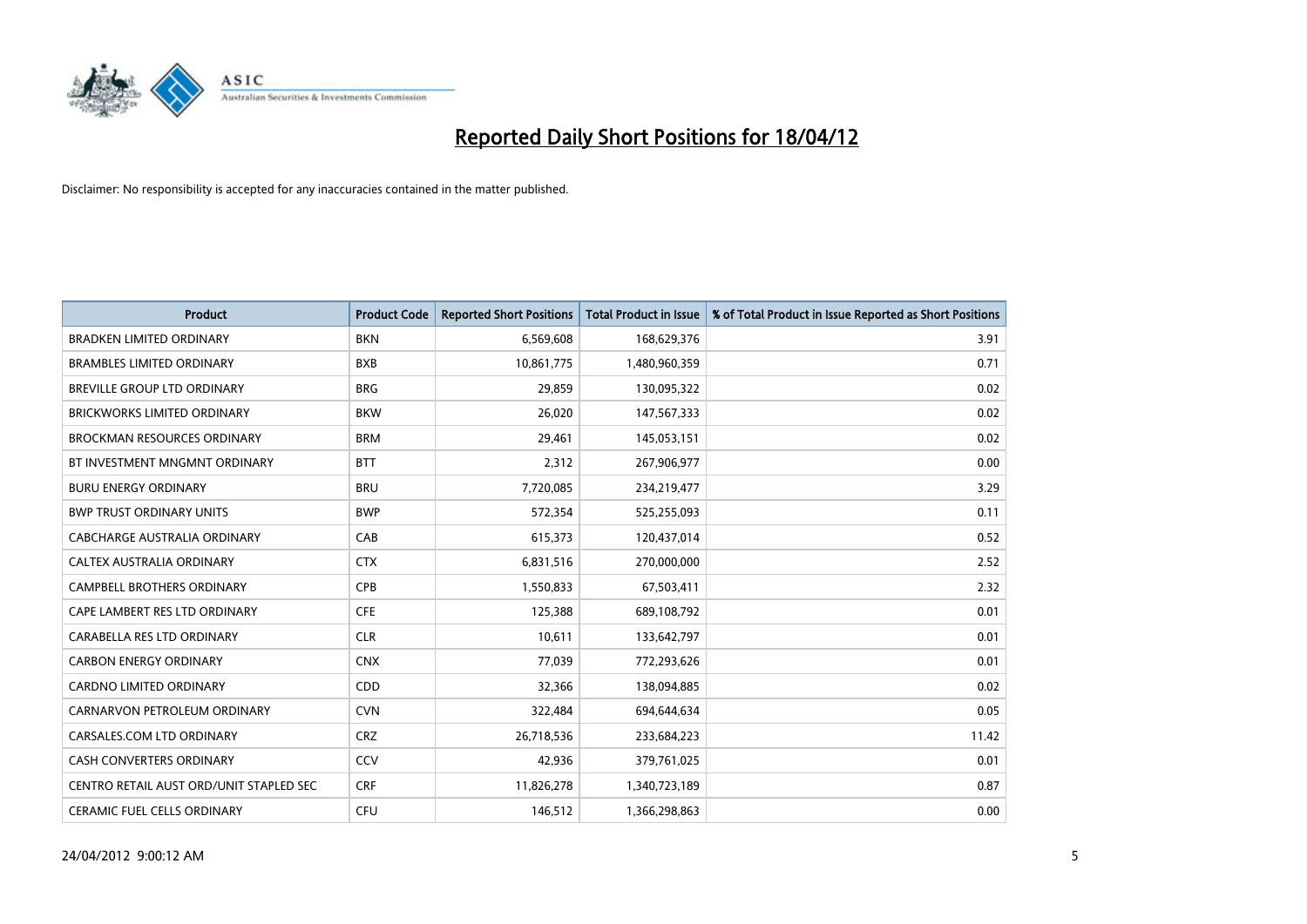

| <b>Product</b>                          | <b>Product Code</b> | <b>Reported Short Positions</b> | <b>Total Product in Issue</b> | % of Total Product in Issue Reported as Short Positions |
|-----------------------------------------|---------------------|---------------------------------|-------------------------------|---------------------------------------------------------|
| <b>CFS RETAIL PROPERTY UNITS</b>        | <b>CFX</b>          | 59,440,071                      | 2,839,591,911                 | 2.10                                                    |
| <b>CGA MINING LIMITED ORDINARY</b>      | CGX                 | 161,100                         | 337,725,726                   | 0.05                                                    |
| CHALLENGER DIV.PRO. STAPLED UNITS       | <b>CDI</b>          | 235,475                         | 883,903,667                   | 0.02                                                    |
| CHALLENGER INFRAST. STAPLED UNITS       | <b>CIF</b>          | 65,902                          | 316,223,785                   | 0.02                                                    |
| <b>CHALLENGER LIMITED ORDINARY</b>      | <b>CGF</b>          | 3,583,400                       | 546,855,644                   | 0.66                                                    |
| CHARTER HALL GROUP STAPLED US PROHIBIT. | CHC                 | 428,662                         | 308,610,130                   | 0.14                                                    |
| <b>CHARTER HALL OFFICE UNIT</b>         | CQ <sub>O</sub>     | 165,991                         | 493,319,730                   | 0.03                                                    |
| <b>CHARTER HALL RETAIL UNITS</b>        | <b>COR</b>          | 974,054                         | 299,628,571                   | 0.32                                                    |
| <b>CHORUS LIMITED ORDINARY</b>          | <b>CNU</b>          | 1,474,978                       | 385,082,123                   | 0.39                                                    |
| CITIGOLD CORP LTD ORDINARY              | <b>CTO</b>          | 1,355,317                       | 1,105,078,301                 | 0.12                                                    |
| <b>CLOUGH LIMITED ORDINARY</b>          | <b>CLO</b>          | 88,209                          | 773,313,572                   | 0.00                                                    |
| <b>CNPR GRP UNITS/ORD STAPLED</b>       | <b>CNP</b>          | 2,537                           | 972,414,514                   | 0.00                                                    |
| COAL OF AFRICA LTD ORDINARY             | <b>CZA</b>          | 946.235                         | 662,484,573                   | 0.13                                                    |
| <b>COALSPUR MINES LTD ORDINARY</b>      | <b>CPL</b>          | 8,799,980                       | 620,729,899                   | 1.42                                                    |
| COBAR CONSOLIDATED ORDINARY             | CCU                 | 262,926                         | 208,893,687                   | 0.12                                                    |
| COCA-COLA AMATIL ORDINARY               | <b>CCL</b>          | 12,909,952                      | 761,319,007                   | 1.68                                                    |
| <b>COCHLEAR LIMITED ORDINARY</b>        | <b>COH</b>          | 6,628,045                       | 56,929,432                    | 11.64                                                   |
| COCKATOO COAL ORDINARY                  | <b>COK</b>          | 5,164,879                       | 1,016,746,908                 | 0.51                                                    |
| <b>COKAL LTD ORDINARY</b>               | <b>CKA</b>          | 95,452                          | 411,046,892                   | 0.02                                                    |
| <b>COLLINS FOODS LTD ORDINARY</b>       | <b>CKF</b>          | 23,670                          | 93,000,003                    | 0.03                                                    |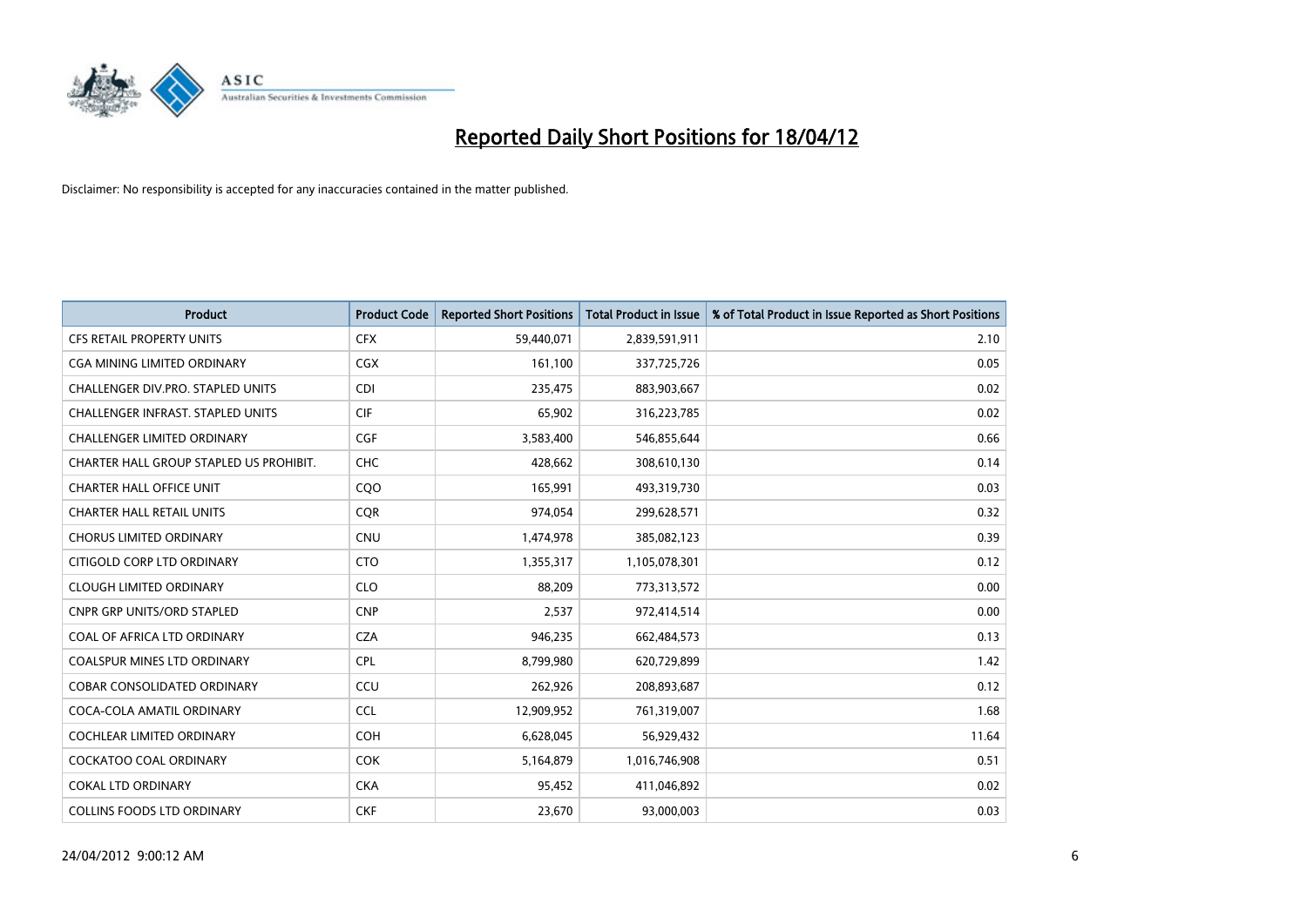

| <b>Product</b>                          | <b>Product Code</b> | <b>Reported Short Positions</b> | <b>Total Product in Issue</b> | % of Total Product in Issue Reported as Short Positions |
|-----------------------------------------|---------------------|---------------------------------|-------------------------------|---------------------------------------------------------|
| COMMONWEALTH BANK, ORDINARY             | <b>CBA</b>          | 27,404,622                      | 1,592,154,780                 | 1.70                                                    |
| COMMONWEALTH PROP ORDINARY UNITS        | <b>CPA</b>          | 35,675,762                      | 2,389,601,065                 | 1.48                                                    |
| <b>COMPASS RESOURCES ORDINARY</b>       | <b>CMR</b>          | 63,000                          | 1,403,744,100                 | 0.00                                                    |
| COMPUTERSHARE LTD ORDINARY              | <b>CPU</b>          | 10,021,138                      | 555,664,059                   | 1.79                                                    |
| CONSOLIDATED MEDIA, ORDINARY            | <b>CMI</b>          | 1,175,330                       | 561,834,996                   | 0.20                                                    |
| CONTINENTAL COAL LTD ORDINARY           | CCC                 | 285,527                         | 421,018,421                   | 0.07                                                    |
| <b>CREDIT CORP GROUP ORDINARY</b>       | <b>CCP</b>          | 4,756                           | 45,571,114                    | 0.01                                                    |
| <b>CROMWELL PROP STAPLED SECURITIES</b> | <b>CMW</b>          | 96,614                          | 1,168,086,516                 | 0.01                                                    |
| <b>CROWN LIMITED ORDINARY</b>           | <b>CWN</b>          | 4,274,807                       | 728,394,185                   | 0.60                                                    |
| <b>CSG LIMITED ORDINARY</b>             | CSV                 | 757,114                         | 282,567,499                   | 0.27                                                    |
| <b>CSL LIMITED ORDINARY</b>             | <b>CSL</b>          | 8,516,999                       | 514,490,422                   | 1.66                                                    |
| <b>CSR LIMITED ORDINARY</b>             | <b>CSR</b>          | 29,843,771                      | 506,000,315                   | 5.89                                                    |
| <b>CUDECO LIMITED ORDINARY</b>          | CDU                 | 3,107,979                       | 190,709,873                   | 1.63                                                    |
| <b>CUE ENERGY RESOURCE ORDINARY</b>     | <b>CUE</b>          | 3,111,943                       | 695,153,053                   | 0.44                                                    |
| <b>CUSTOMERS LIMITED ORDINARY</b>       | <b>CUS</b>          | 18,097                          | 134,869,357                   | 0.01                                                    |
| DART ENERGY LTD ORDINARY                | <b>DTE</b>          | 16,498,359                      | 736,141,536                   | 2.24                                                    |
| DAVID JONES LIMITED ORDINARY            | <b>DJS</b>          | 53,724,421                      | 524,940,325                   | 10.22                                                   |
| <b>DECMIL GROUP LIMITED ORDINARY</b>    | <b>DCG</b>          | 7,758                           | 166,492,757                   | 0.00                                                    |
| DEEP YELLOW LIMITED ORDINARY            | <b>DYL</b>          | 611                             | 1,128,736,403                 | 0.00                                                    |
| DEXUS PROPERTY GROUP STAPLED UNITS      | <b>DXS</b>          | 20,635,493                      | 4,839,024,176                 | 0.40                                                    |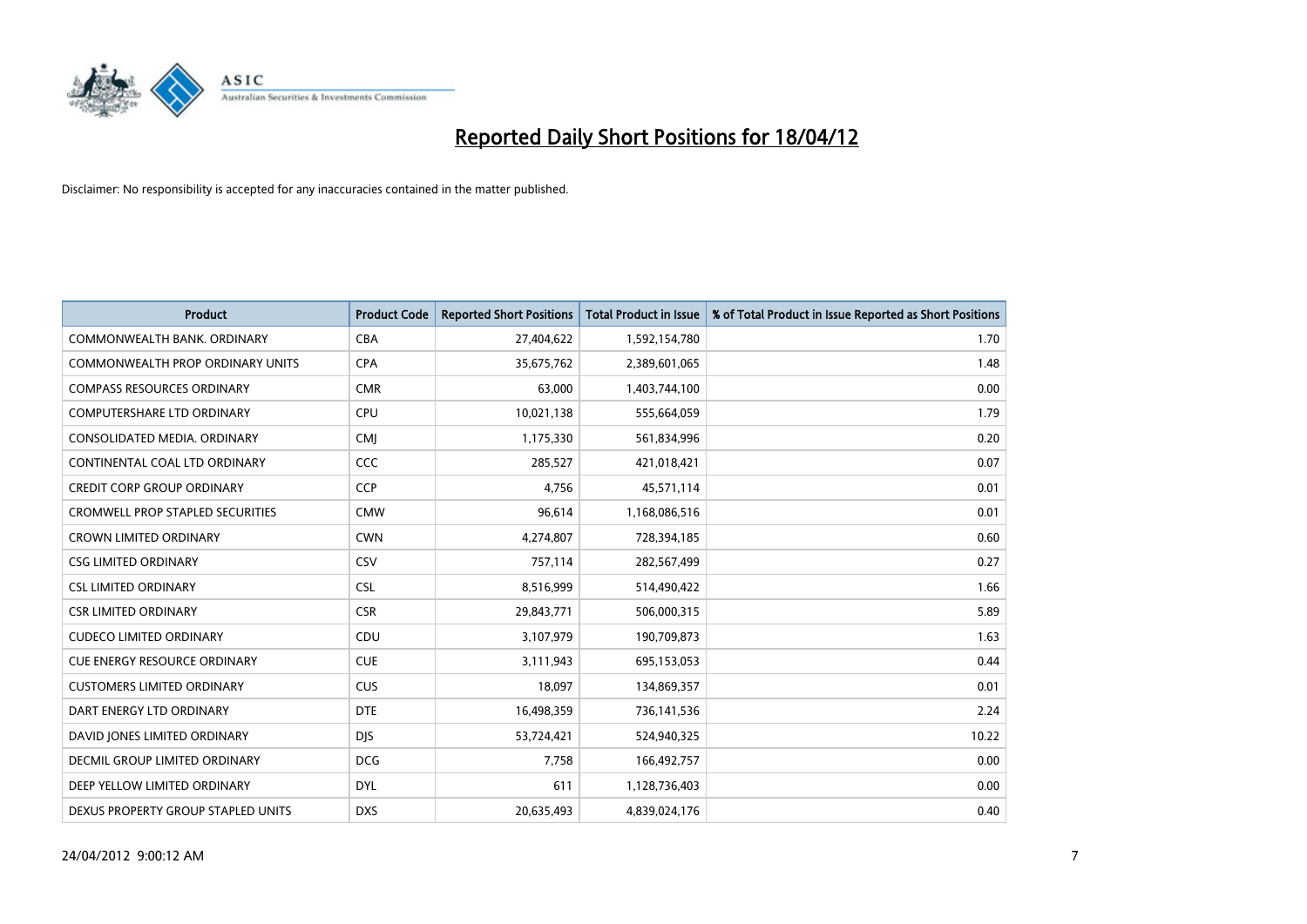

| <b>Product</b>                       | <b>Product Code</b> | <b>Reported Short Positions</b> | <b>Total Product in Issue</b> | % of Total Product in Issue Reported as Short Positions |
|--------------------------------------|---------------------|---------------------------------|-------------------------------|---------------------------------------------------------|
| DISCOVERY METALS LTD ORDINARY        | <b>DML</b>          | 9,743,408                       | 442,128,231                   | 2.22                                                    |
| DOMINO PIZZA ENTERPR ORDINARY        | <b>DMP</b>          | 727,451                         | 69,899,674                    | 1.04                                                    |
| DOWNER EDI LIMITED ORDINARY          | <b>DOW</b>          | 6,481,069                       | 429,100,296                   | 1.52                                                    |
| DRILLSEARCH ENERGY ORDINARY          | <b>DLS</b>          | 2,529,062                       | 337,449,196                   | 0.74                                                    |
| DUET GROUP STAPLED US PROHIBIT.      | <b>DUE</b>          | 13,928,521                      | 1,109,831,386                 | 1.27                                                    |
| DULUXGROUP LIMITED ORDINARY          | <b>DLX</b>          | 8,915,258                       | 367,456,259                   | 2.44                                                    |
| ECHO ENTERTAINMENT ORDINARY          | <b>EGP</b>          | 56,493,303                      | 688,019,737                   | 8.20                                                    |
| <b>ELDERS LIMITED ORDINARY</b>       | <b>ELD</b>          | 20,033,953                      | 448,598,480                   | 4.45                                                    |
| ELDORADO GOLD CORP CDI 1:1           | EAU                 | 42,404                          | 9,099,695                     | 0.47                                                    |
| ELEMENTAL MINERALS ORDINARY          | ELM                 | 312,794                         | 243,614,280                   | 0.11                                                    |
| ELEMENTOS LIMITED ORDINARY           | ELT.                | 16                              | 82,383,526                    | 0.00                                                    |
| <b>EMECO HOLDINGS ORDINARY</b>       | EHL                 | 1,823,470                       | 631,237,586                   | 0.28                                                    |
| <b>ENDEAVOUR MIN CORP CDI 1:1</b>    | <b>EVR</b>          | 108,033                         | 119,047,006                   | 0.08                                                    |
| <b>ENERGY RESOURCES ORDINARY 'A'</b> | <b>ERA</b>          | 7,910,713                       | 517,725,062                   | 1.52                                                    |
| <b>ENERGY WORLD CORPOR, ORDINARY</b> | <b>EWC</b>          | 26,426,526                      | 1,734,166,672                 | 1.49                                                    |
| <b>ENVESTRA LIMITED ORDINARY</b>     | <b>ENV</b>          | 5,163,615                       | 1,547,890,032                 | 0.33                                                    |
| EQUATORIAL RES LTD ORDINARY          | EQX                 | 50,193                          | 115,148,553                   | 0.04                                                    |
| <b>EUROZ LIMITED ORDINARY</b>        | EZL                 | 64,420                          | 143,623,248                   | 0.04                                                    |
| EVOLUTION MINING LTD ORDINARY        | <b>EVN</b>          | 2,663,567                       | 707,105,713                   | 0.37                                                    |
| <b>EXCO RESOURCES LTD ORDINARY</b>   | <b>EXS</b>          | 50,060                          | 356,044,187                   | 0.01                                                    |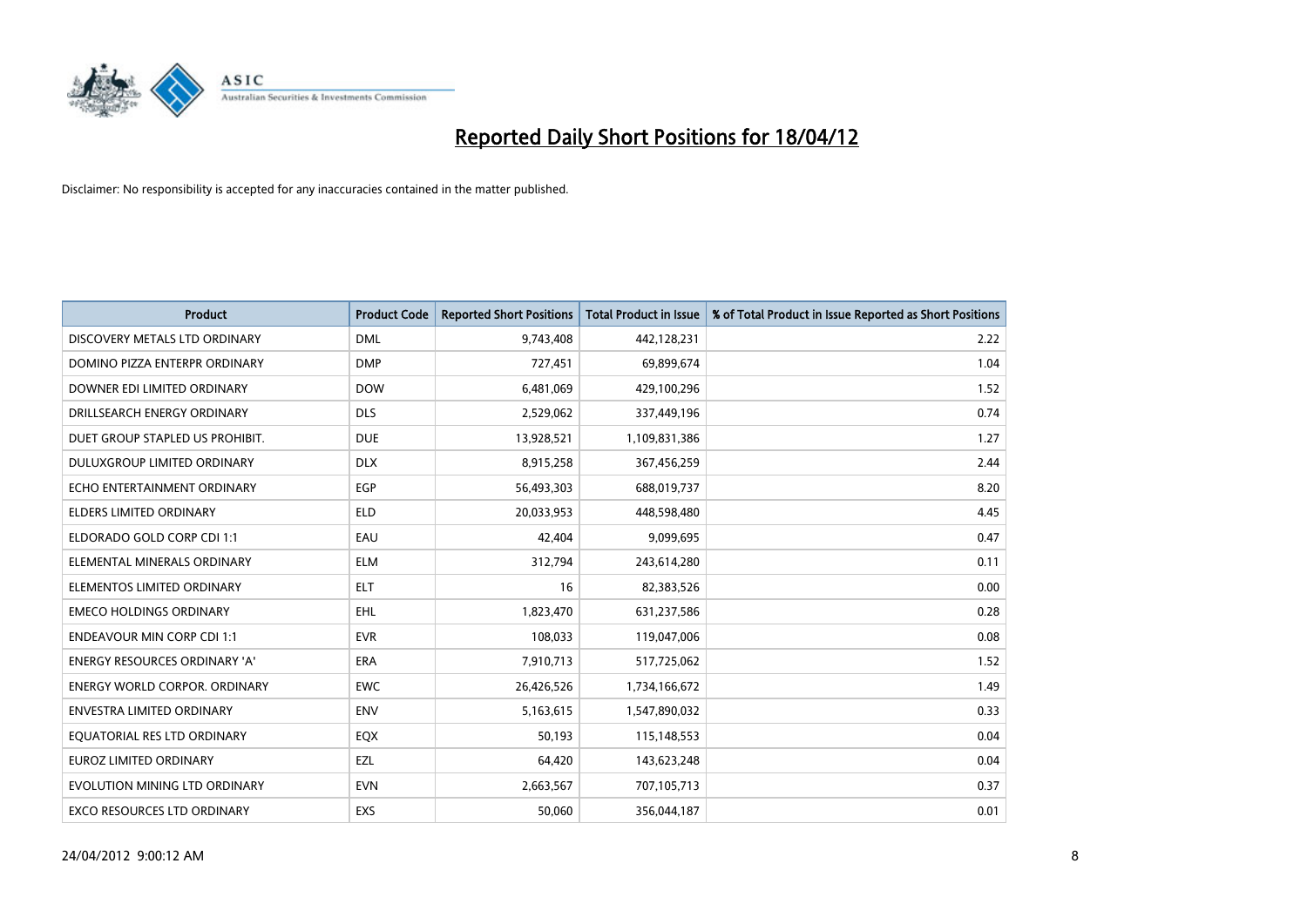

| <b>Product</b>                        | <b>Product Code</b> | <b>Reported Short Positions</b> | <b>Total Product in Issue</b> | % of Total Product in Issue Reported as Short Positions |
|---------------------------------------|---------------------|---------------------------------|-------------------------------|---------------------------------------------------------|
| FAIRFAX MEDIA LTD ORDINARY            | <b>FXJ</b>          | 266,860,876                     | 2,351,955,725                 | 11.33                                                   |
| <b>FANTASTIC HOLDINGS ORDINARY</b>    | FAN                 | 99,000                          | 102,739,538                   | 0.10                                                    |
| <b>FAR LTD ORDINARY</b>               | <b>FAR</b>          | 25,216,250                      | 2,430,080,157                 | 1.04                                                    |
| FISHER & PAYKEL H. ORDINARY           | <b>FPH</b>          | 7,000                           | 530,053,399                   | 0.00                                                    |
| FKP PROPERTY GROUP STAPLED SECURITIES | <b>FKP</b>          | 36,701,813                      | 1,211,033,858                 | 3.02                                                    |
| FLEETWOOD CORP ORDINARY               | <b>FWD</b>          | 136,980                         | 59,170,665                    | 0.24                                                    |
| FLETCHER BUILDING ORDINARY            | <b>FBU</b>          | 11,446,386                      | 680,739,504                   | 1.69                                                    |
| FLEXIGROUP LIMITED ORDINARY           | <b>FXL</b>          | 119,587                         | 279,911,147                   | 0.03                                                    |
| FLIGHT CENTRE ORDINARY                | <b>FLT</b>          | 10,031,010                      | 100,024,697                   | 10.02                                                   |
| FLINDERS MINES LTD ORDINARY           | <b>FMS</b>          | 1,200,911                       | 1,821,300,404                 | 0.07                                                    |
| FOCUS MINERALS LTD ORDINARY           | <b>FML</b>          | 847,046                         | 4,320,773,701                 | 0.02                                                    |
| <b>FORGE GROUP LIMITED ORDINARY</b>   | FGE                 | 326,602                         | 83,469,014                    | 0.38                                                    |
| FORTESCUE METALS GRP ORDINARY         | <b>FMG</b>          | 107,379,916                     | 3,113,798,659                 | 3.43                                                    |
| <b>G.U.D. HOLDINGS ORDINARY</b>       | GUD                 | 1,133,021                       | 70,803,455                    | 1.61                                                    |
| <b>GALAXY RESOURCES ORDINARY</b>      | <b>GXY</b>          | 6,246,824                       | 323,327,000                   | 1.90                                                    |
| <b>GEODYNAMICS LIMITED ORDINARY</b>   | GDY                 | 6,980                           | 406,452,608                   | 0.00                                                    |
| <b>GINDALBIE METALS LTD ORDINARY</b>  | GBG                 | 36, 161, 467                    | 1,247,487,454                 | 2.89                                                    |
| <b>GLOUCESTER COAL ORDINARY</b>       | GCL                 | 1,174,402                       | 202,905,967                   | 0.56                                                    |
| <b>GOLD ROAD RES LTD ORDINARY</b>     | GOR                 | 391,899                         | 389,950,665                   | 0.11                                                    |
| <b>GOODMAN FIELDER. ORDINARY</b>      | GFF                 | 29,409,290                      | 1,955,559,207                 | 1.48                                                    |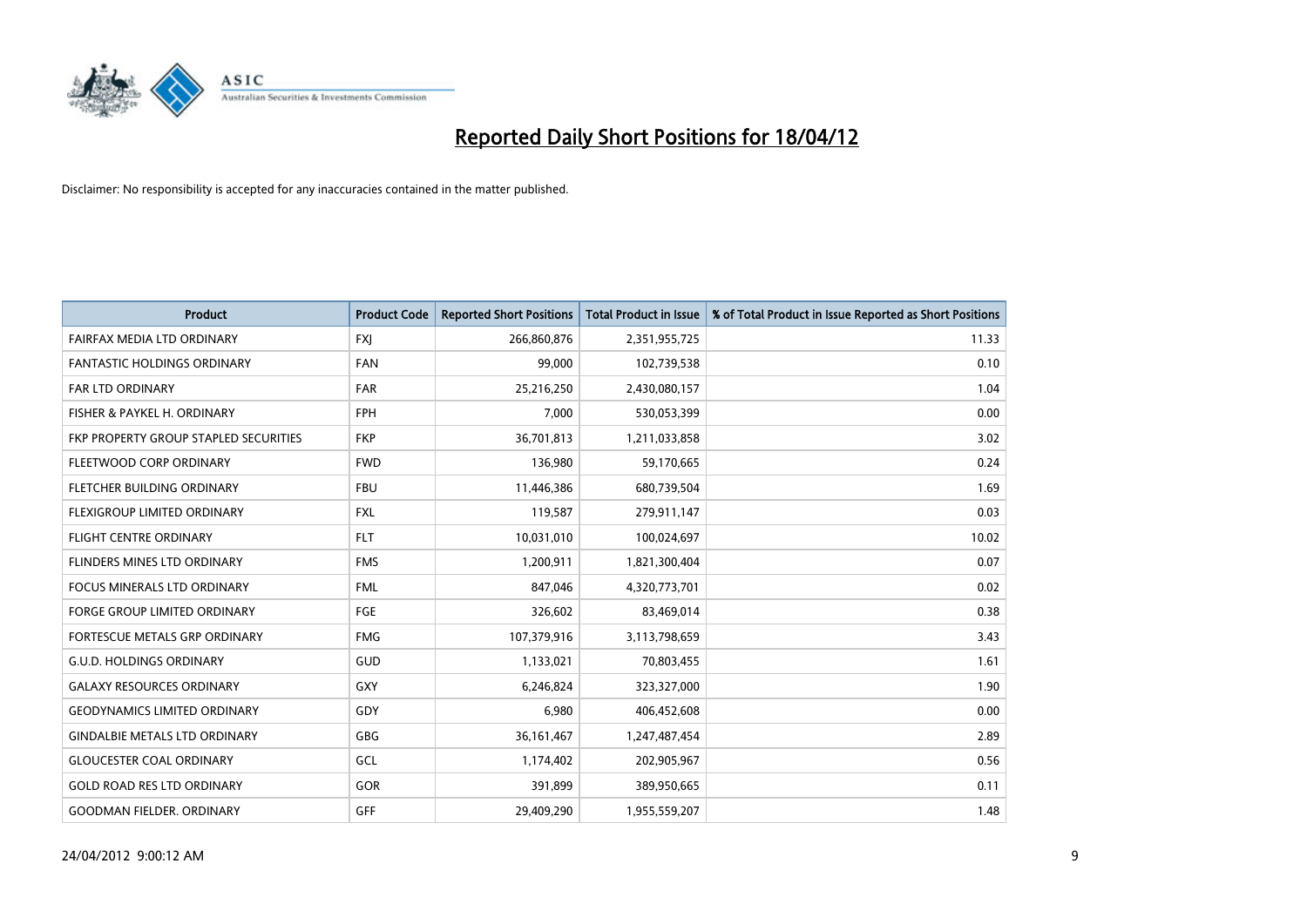

| <b>Product</b>                                   | <b>Product Code</b> | <b>Reported Short Positions</b> | <b>Total Product in Issue</b> | % of Total Product in Issue Reported as Short Positions |
|--------------------------------------------------|---------------------|---------------------------------|-------------------------------|---------------------------------------------------------|
| <b>GOODMAN GROUP STAPLED US PROH. DEF</b>        | <b>GMGDA</b>        | 836,249                         | 1,547,163,349                 | 0.04                                                    |
| <b>GPT GROUP STAPLED SEC.</b>                    | <b>GPT</b>          | 9,404,911                       | 1,799,961,423                 | 0.50                                                    |
| <b>GRAINCORP LIMITED A CLASS ORDINARY</b>        | <b>GNC</b>          | 711,210                         | 198,318,900                   | 0.37                                                    |
| <b>GRANGE RESOURCES. ORDINARY</b>                | <b>GRR</b>          | 544,146                         | 1,154,766,592                 | 0.04                                                    |
| <b>GREENLAND MIN EN LTD ORDINARY</b>             | GGG                 | 3,222,586                       | 416,390,488                   | 0.77                                                    |
| <b>GROWTHPOINT PROPERTY ORD/UNIT STAPLED SEC</b> | GOZ                 | 101,324                         | 291,904,374                   | 0.03                                                    |
| <b>GRYPHON MINERALS LTD ORDINARY</b>             | GRY                 | 5,322,278                       | 348,264,983                   | 1.51                                                    |
| <b>GUILDFORD COAL LTD ORDINARY</b>               | <b>GUF</b>          | 1,338,882                       | 275,363,771                   | 0.50                                                    |
| <b>GUNNS LIMITED ORDINARY</b>                    | <b>GNS</b>          | 61,543,147                      | 848,401,559                   | 7.24                                                    |
| <b>GWA GROUP LTD ORDINARY</b>                    | <b>GWA</b>          | 14,074,624                      | 302,005,514                   | 4.66                                                    |
| <b>HARVEY NORMAN ORDINARY</b>                    | <b>HVN</b>          | 77,110,872                      | 1,062,316,784                 | 7.22                                                    |
| HASTIE GROUP LIMITED ORDINARY                    | <b>HST</b>          | 231,464                         | 137,353,504                   | 0.17                                                    |
| HASTINGS DIVERSIFIED STAPLED SECURITY            | <b>HDF</b>          | 813,389                         | 530,001,072                   | 0.15                                                    |
| <b>HAVILAH RESOURCES NL ORDINARY</b>             | <b>HAV</b>          | 75,177                          | 101,311,223                   | 0.07                                                    |
| <b>HENDERSON GROUP CDI 1:1</b>                   | <b>HGG</b>          | 15,953,859                      | 669,889,446                   | 2.39                                                    |
| HFA HOLDINGS LIMITED ORDINARY                    | <b>HFA</b>          | 3,809                           | 117,332,831                   | 0.00                                                    |
| <b>HIGHLANDS PACIFIC ORDINARY</b>                | <b>HIG</b>          | 77,597                          | 686,202,481                   | 0.01                                                    |
| HILLGROVE RES LTD ORDINARY                       | <b>HGO</b>          | 12,187,536                      | 793,698,575                   | 1.53                                                    |
| HILLS HOLDINGS LTD ORDINARY                      | <b>HIL</b>          | 3,453,925                       | 246,500,444                   | 1.37                                                    |
| HORIZON OIL LIMITED ORDINARY                     | <b>HZN</b>          | 25,324,186                      | 1,130,811,515                 | 2.24                                                    |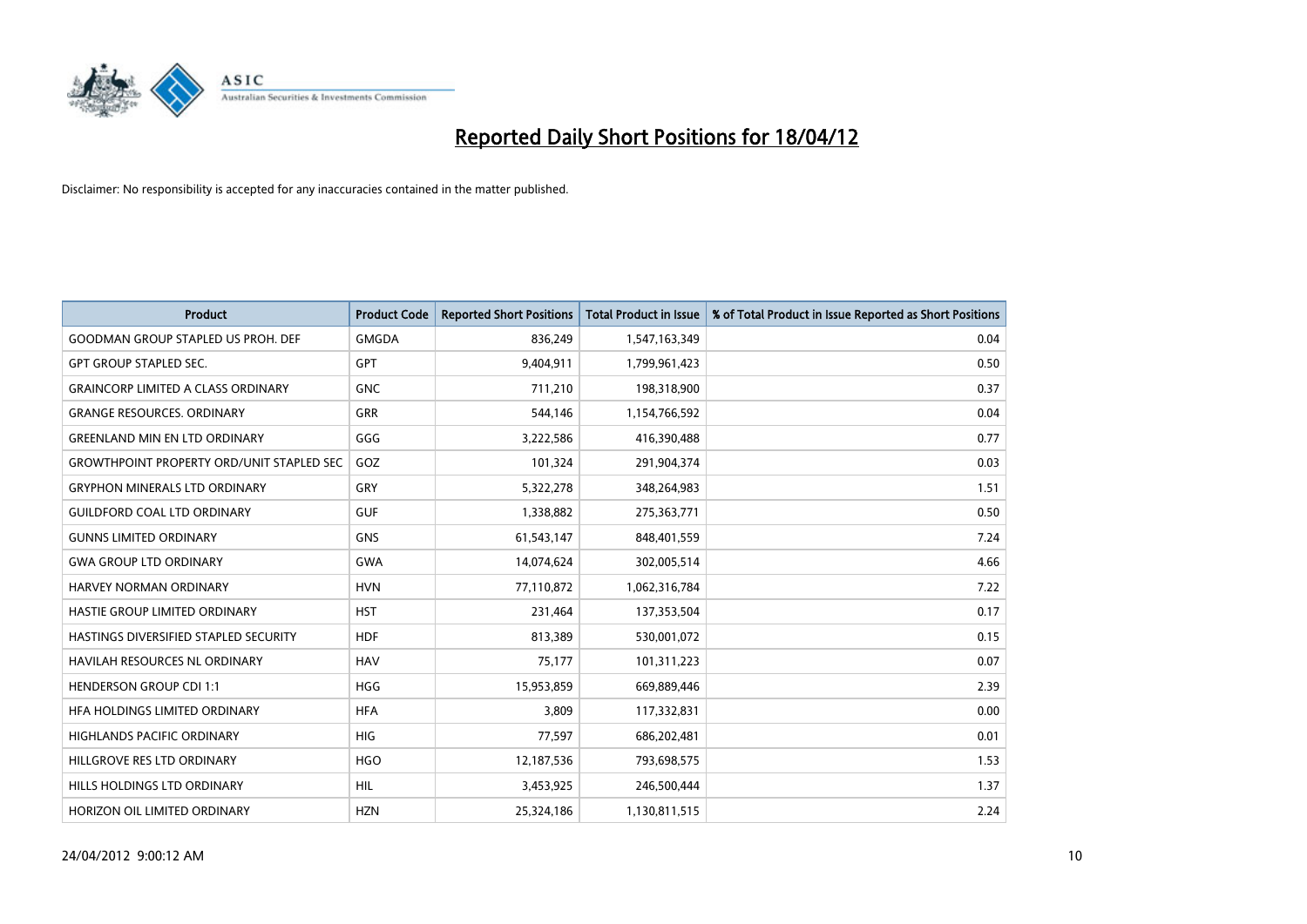

| <b>Product</b>                            | <b>Product Code</b> | <b>Reported Short Positions</b> | <b>Total Product in Issue</b> | % of Total Product in Issue Reported as Short Positions |
|-------------------------------------------|---------------------|---------------------------------|-------------------------------|---------------------------------------------------------|
| <b>IINET LIMITED ORDINARY</b>             | <b>IIN</b>          | 21,363                          | 160,968,847                   | 0.00                                                    |
| ILUKA RESOURCES ORDINARY                  | ILU                 | 26,675,057                      | 418,700,517                   | 6.35                                                    |
| <b>IMDEX LIMITED ORDINARY</b>             | <b>IMD</b>          | 191,054                         | 206,369,102                   | 0.10                                                    |
| IMF (AUSTRALIA) LTD ORDINARY              | <b>IMF</b>          | 158,742                         | 123,828,193                   | 0.13                                                    |
| <b>INCITEC PIVOT ORDINARY</b>             | IPL                 | 7,015,551                       | 1,628,730,107                 | 0.43                                                    |
| INDEPENDENCE GROUP ORDINARY               | <b>IGO</b>          | 8,789,578                       | 232,882,535                   | 3.76                                                    |
| <b>INDOPHIL RESOURCES ORDINARY</b>        | <b>IRN</b>          | 966,631                         | 1,203,146,194                 | 0.07                                                    |
| <b>INDUSTREA LIMITED ORDINARY</b>         | IDL                 | 513,006                         | 370,268,218                   | 0.15                                                    |
| INFIGEN ENERGY STAPLED SECURITIES         | <b>IFN</b>          | 4,399,807                       | 762,265,972                   | 0.60                                                    |
| INSURANCE AUSTRALIA ORDINARY              | <b>IAG</b>          | 3,971,059                       | 2,079,034,021                 | 0.17                                                    |
| INTEGRA MINING LTD. ORDINARY              | <b>IGR</b>          | 3,937,718                       | 846,293,881                   | 0.46                                                    |
| <b>INTREPID MINES ORDINARY</b>            | <b>IAU</b>          | 5,104,508                       | 524,428,289                   | 0.97                                                    |
| INVESTA OFFICE FUND STAPLED SEC. DEF SET  | <b>IOFDA</b>        | 1,289,752                       | 614,041,023                   | 0.20                                                    |
| <b>INVOCARE LIMITED ORDINARY</b>          | <b>IVC</b>          | 2,435,937                       | 110,030,298                   | 2.21                                                    |
| ION LIMITED ORDINARY                      | <b>ION</b>          | 164,453                         | 256,365,105                   | 0.06                                                    |
| <b>IOOF HOLDINGS LTD ORDINARY</b>         | IFL                 | 875,181                         | 229,794,395                   | 0.36                                                    |
| <b>IRESS MARKET TECH. ORDINARY</b>        | <b>IRE</b>          | 2,118,834                       | 127,036,010                   | 1.66                                                    |
| <b>IRON ORE HOLDINGS ORDINARY</b>         | <b>IOH</b>          | 39,352                          | 166,637,005                   | 0.02                                                    |
| ISHARES GLOBAL 100 CDI 1:1                | 100                 | 12,357                          | 10,600,000                    | 0.12                                                    |
| ISHARES MSCI AUS 200 ISHARES MSCI AUS 200 | <b>IOZ</b>          | 50,865                          | 4,352,373                     | 1.17                                                    |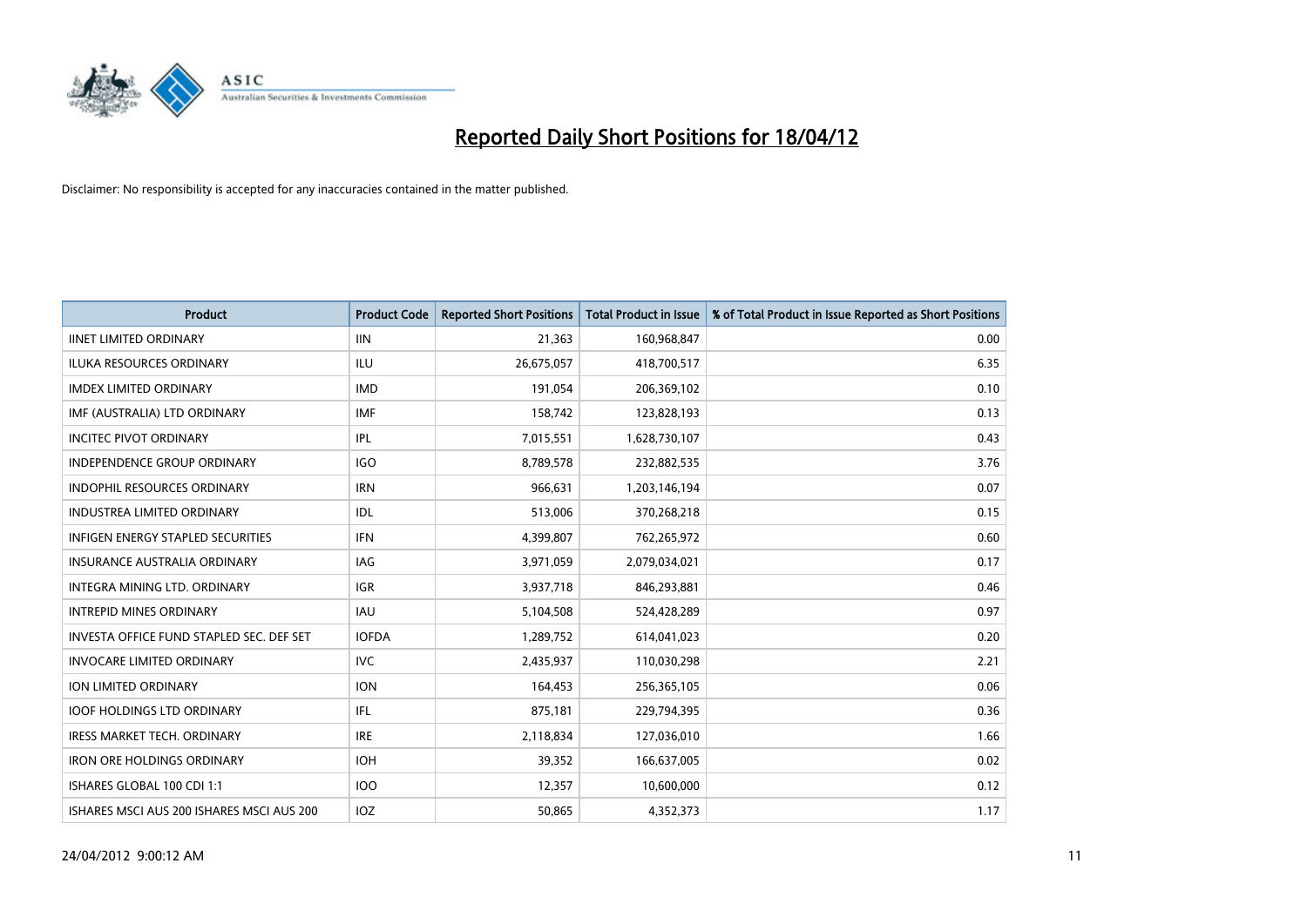

| <b>Product</b>                            | <b>Product Code</b> | <b>Reported Short Positions</b> | <b>Total Product in Issue</b> | % of Total Product in Issue Reported as Short Positions |
|-------------------------------------------|---------------------|---------------------------------|-------------------------------|---------------------------------------------------------|
| ISHARES MSCI EM MKTS CDI 1:1              | <b>IEM</b>          | 4.558                           | 425,700,000                   | 0.00                                                    |
| ISHARES MSCI JAPAN CDI 1:1                | <b>IIP</b>          | 4,136                           | 822,000,000                   | 0.00                                                    |
| ISHARES S&P 500 CDI 1:1                   | <b>IVV</b>          | 230                             | 116,350,000                   | 0.00                                                    |
| ISHARES S&P HIGH DIV ISHARES S&P HIGH DIV | <b>IHD</b>          | 98,282                          | 2,903,027                     | 3.39                                                    |
| ISHARES SMALL ORDS ISHARES SMALL ORDS     | <b>ISO</b>          | 717,405                         | 5,703,165                     | 12.58                                                   |
| <b>IVANHOE AUSTRALIA ORDINARY</b>         | <b>IVA</b>          | 1,957,321                       | 553,921,745                   | 0.34                                                    |
| JAMES HARDIE INDUST CHESS DEPOSITARY INT  | <b>JHX</b>          | 17,007,185                      | 437,175,963                   | 3.85                                                    |
| <b>JB HI-FI LIMITED ORDINARY</b>          | <b>JBH</b>          | 22,909,155                      | 98,850,643                    | 23.17                                                   |
| <b>JUPITER MINES ORDINARY</b>             | <b>IMS</b>          | 50,515                          | 1,806,834,044                 | 0.00                                                    |
| <b>KAGARA LTD ORDINARY</b>                | KZL                 | 10,080,677                      | 798,953,117                   | 1.24                                                    |
| KANGAROO RES LTD ORDINARY                 | <b>KRL</b>          | 183,796                         | 3,434,430,012                 | 0.00                                                    |
| KAROON GAS AUSTRALIA ORDINARY             | <b>KAR</b>          | 952,468                         | 221,420,769                   | 0.42                                                    |
| KATHMANDU HOLD LTD ORDINARY               | <b>KMD</b>          | 1,766,942                       | 200,000,000                   | 0.89                                                    |
| <b>KBL MINING LIMITED ORDINARY</b>        | KBL                 | 1,820                           | 241,361,631                   | 0.00                                                    |
| <b>KENTOR GOLD LIMITED ORDINARY</b>       | KGL                 | 11,590                          | 106,209,874                   | 0.01                                                    |
| <b>KEYBRIDGE CAPITAL ORDINARY</b>         | KBC                 | 1                               | 172,070,564                   | 0.00                                                    |
| KINGSGATE CONSOLID. ORDINARY              | <b>KCN</b>          | 5,309,524                       | 151,169,756                   | 3.51                                                    |
| KINGSROSE MINING LTD ORDINARY             | <b>KRM</b>          | 96,963                          | 278,947,853                   | 0.02                                                    |
| <b>LACHLAN STAR LTD ORDINARY</b>          | <b>LSA</b>          | 15,000                          | 75,405,017                    | 0.02                                                    |
| LEIGHTON HOLDINGS ORDINARY                | LEI                 | 9,048,131                       | 337,087,596                   | 2.67                                                    |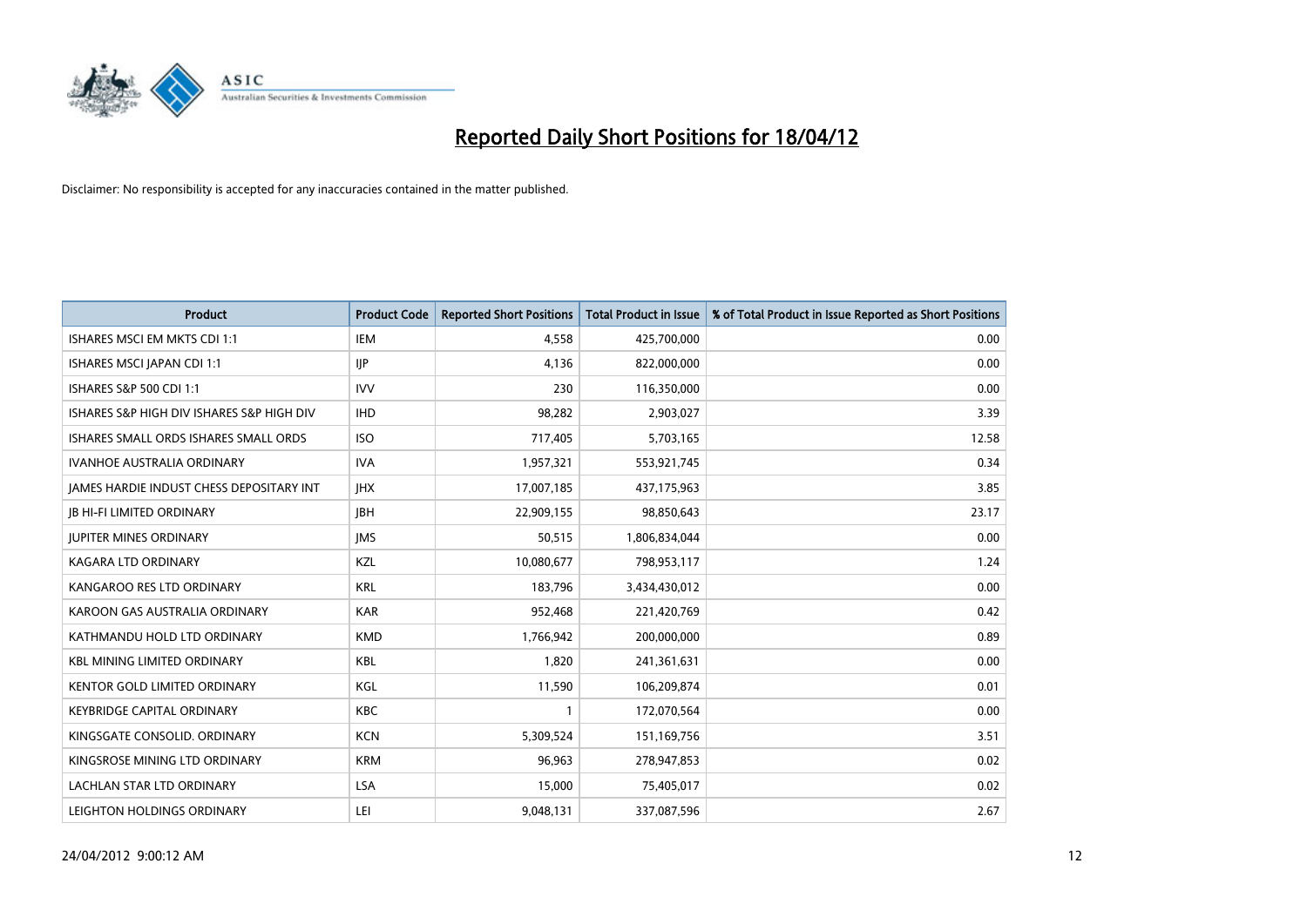

| <b>Product</b>                            | <b>Product Code</b> | <b>Reported Short Positions</b> | <b>Total Product in Issue</b> | % of Total Product in Issue Reported as Short Positions |
|-------------------------------------------|---------------------|---------------------------------|-------------------------------|---------------------------------------------------------|
| LEND LEASE GROUP UNIT/ORD STAPLED         | LLC                 | 3,449,831                       | 572,789,827                   | 0.60                                                    |
| LINC ENERGY LTD ORDINARY                  | <b>LNC</b>          | 17,066,285                      | 504,487,631                   | 3.36                                                    |
| LIQUEFIED NATURAL ORDINARY                | LNG                 | 272,800                         | 267,699,015                   | 0.10                                                    |
| LYNAS CORPORATION ORDINARY                | <b>LYC</b>          | 166,179,591                     | 1,714,496,913                 | 9.69                                                    |
| M2 TELECOMMUNICATION ORDINARY             | <b>MTU</b>          | 976,023                         | 124,543,385                   | 0.77                                                    |
| M2 TELECOMMUNICATION RIGHTS 04-MAY-12 DEF | <b>MTUR</b>         | 1,476                           | 31,249,103                    | 0.00                                                    |
| <b>MACA LIMITED ORDINARY</b>              | <b>MLD</b>          | 235,408                         | 150,000,000                   | 0.15                                                    |
| MACMAHON HOLDINGS ORDINARY                | MAH                 | 5,268,833                       | 738,631,705                   | 0.71                                                    |
| MACO ATLAS ROADS GRP ORDINARY STAPLED     | <b>MOA</b>          | 9,781,939                       | 464,279,594                   | 2.12                                                    |
| MACQUARIE GROUP LTD ORDINARY              | <b>MQG</b>          | 8,841,553                       | 348,588,304                   | 2.50                                                    |
| MARENGO MINING ORDINARY                   | <b>MGO</b>          | 39,850                          | 1,003,609,863                 | 0.00                                                    |
| <b>MATRIX C &amp; E LTD ORDINARY</b>      | <b>MCE</b>          | 709,339                         | 77,081,507                    | 0.92                                                    |
| MAVERICK DRILLING ORDINARY                | <b>MAD</b>          | 210,000                         | 267,454,286                   | 0.08                                                    |
| MCMILLAN SHAKESPEARE ORDINARY             | <b>MMS</b>          | 14,795                          | 74,523,965                    | 0.01                                                    |
| MEDUSA MINING LTD ORDINARY                | <b>MML</b>          | 2,993,118                       | 188,903,911                   | 1.60                                                    |
| MELBOURNE IT LIMITED ORDINARY             | <b>MLB</b>          | 9,122                           | 81,352,178                    | 0.01                                                    |
| MEO AUSTRALIA LTD ORDINARY                | MEO                 | 4,647,662                       | 539,913,260                   | 0.87                                                    |
| MERMAID MARINE ORDINARY                   | <b>MRM</b>          | 390,319                         | 219,311,642                   | 0.18                                                    |
| MESOBLAST LIMITED ORDINARY                | <b>MSB</b>          | 13,511,938                      | 284,478,361                   | 4.75                                                    |
| METALS X LIMITED ORDINARY                 | <b>MLX</b>          | 321,350                         | 1,320,540,009                 | 0.03                                                    |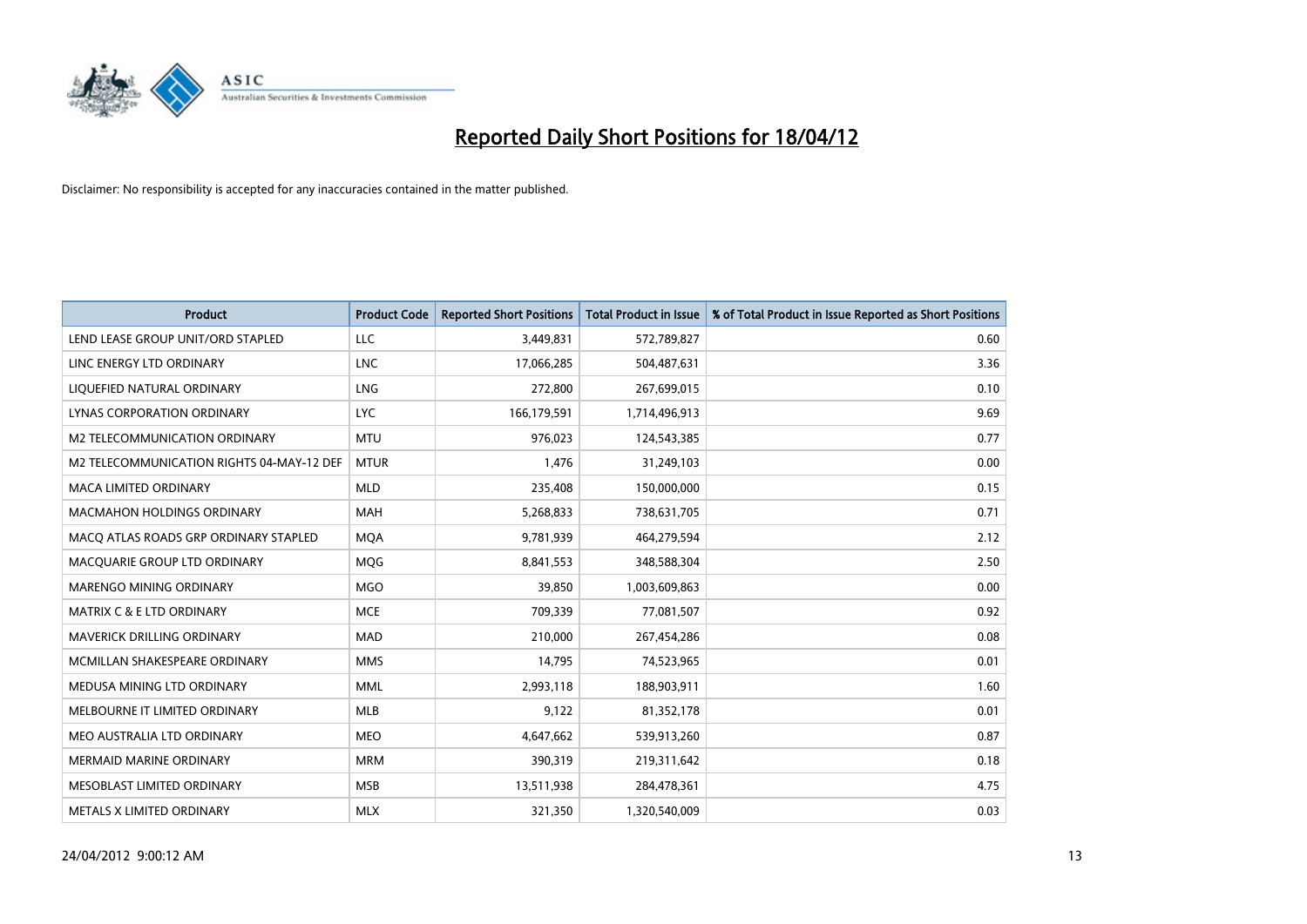

| <b>Product</b>                    | <b>Product Code</b> | <b>Reported Short Positions</b> | <b>Total Product in Issue</b> | % of Total Product in Issue Reported as Short Positions |
|-----------------------------------|---------------------|---------------------------------|-------------------------------|---------------------------------------------------------|
| METCASH LIMITED ORDINARY          | <b>MTS</b>          | 39,575,435                      | 771,345,864                   | 5.11                                                    |
| METMINCO LIMITED ORDINARY         | <b>MNC</b>          | 1,923,043                       | 1,749,541,573                 | 0.10                                                    |
| MHM METALS LIMITED ORDINARY       | <b>MHM</b>          | 47,883                          | 104,284,318                   | 0.05                                                    |
| MICLYN EXP OFFSHR ORDINARY        | <b>MIO</b>          | 997,748                         | 278,515,705                   | 0.35                                                    |
| MILTON CORPORATION ORDINARY       | <b>MLT</b>          | 12,800                          | 121,625,655                   | 0.01                                                    |
| MINCOR RESOURCES NL ORDINARY      | <b>MCR</b>          | 1,600,806                       | 194,354,889                   | 0.81                                                    |
| MINERAL DEPOSITS ORDINARY         | <b>MDL</b>          | 52,551                          | 83,538,786                    | 0.06                                                    |
| MINERAL RESOURCES. ORDINARY       | <b>MIN</b>          | 1,058,903                       | 184,856,018                   | 0.55                                                    |
| MIRABELA NICKEL LTD ORDINARY      | <b>MBN</b>          | 12,100,804                      | 492,516,163                   | 2.46                                                    |
| MIRVAC GROUP STAPLED SECURITIES   | <b>MGR</b>          | 7,871,644                       | 3,418,236,755                 | 0.21                                                    |
| MOLOPO ENERGY LTD ORDINARY        | <b>MPO</b>          | 860,393                         | 245,579,810                   | 0.36                                                    |
| MOLY MINES LIMITED ORDINARY       | <b>MOL</b>          | 65,451                          | 384,893,989                   | 0.02                                                    |
| MONADELPHOUS GROUP ORDINARY       | <b>MND</b>          | 2,501,924                       | 88,674,327                    | 2.81                                                    |
| MORTGAGE CHOICE LTD ORDINARY      | MOC                 | 2,240,171                       | 120,319,572                   | 1.86                                                    |
| <b>MOUNT GIBSON IRON ORDINARY</b> | <b>MGX</b>          | 6,016,954                       | 1,082,716,453                 | 0.54                                                    |
| MOUNT MAGNET SOUTH ORDINARY       | <b>MUM</b>          | 543,548                         | 369,315,612                   | 0.15                                                    |
| MULTIPLEX SITES SITES             | <b>MXUPA</b>        | $\mathbf{1}$                    | 4,500,000                     | 0.00                                                    |
| MURCHISON METALS LTD ORDINARY     | <b>MMX</b>          | 4,863,416                       | 450,093,277                   | 1.08                                                    |
| <b>MYER HOLDINGS LTD ORDINARY</b> | <b>MYR</b>          | 75,688,127                      | 583,384,551                   | 12.97                                                   |
| NATIONAL AUST. BANK ORDINARY      | <b>NAB</b>          | 14,678,949                      | 2,239,201,841                 | 0.64                                                    |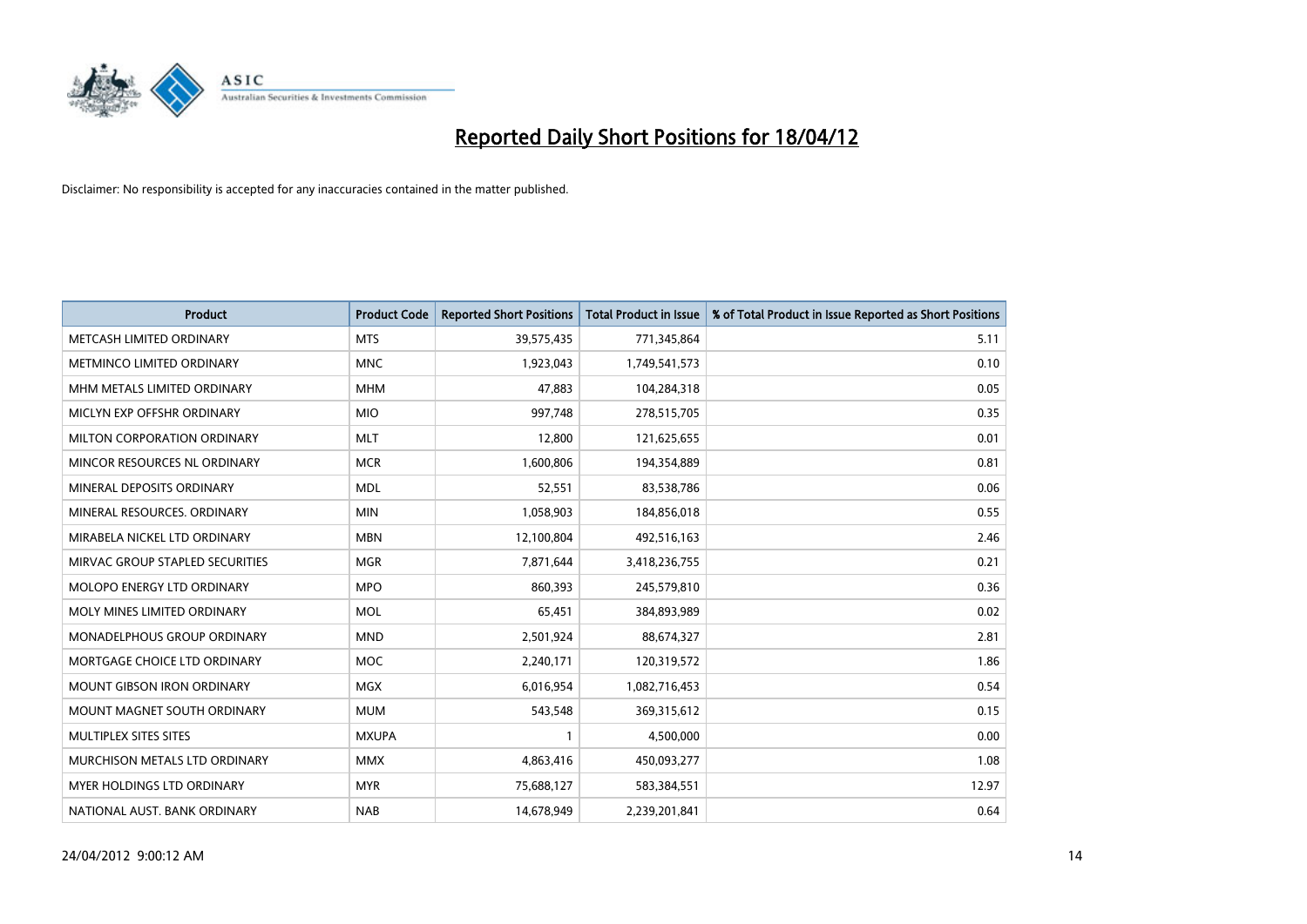

| <b>Product</b>                 | <b>Product Code</b> | <b>Reported Short Positions</b> | <b>Total Product in Issue</b> | % of Total Product in Issue Reported as Short Positions |
|--------------------------------|---------------------|---------------------------------|-------------------------------|---------------------------------------------------------|
| NAVIGATOR RESOURCES ORDINARY   | <b>NAV</b>          | 500                             | 2,222,216,576                 | 0.00                                                    |
| NAVITAS LIMITED ORDINARY       | <b>NVT</b>          | 10,993,398                      | 375,318,628                   | 2.95                                                    |
| NEON ENERGY LIMITED ORDINARY   | <b>NEN</b>          | 276,646                         | 436,464,518                   | 0.06                                                    |
| NEW HOPE CORPORATION ORDINARY  | <b>NHC</b>          | 1,194,217                       | 830,411,534                   | 0.13                                                    |
| NEWCREST MINING ORDINARY       | <b>NCM</b>          | 749,608                         | 764,960,000                   | 0.06                                                    |
| NEWS CORP A NON-VOTING CDI     | <b>NWSLV</b>        | 3,681,894                       | 1,642,442,284                 | 0.22                                                    |
| NEWS CORP B VOTING CDI         | <b>NWS</b>          | 1,520,475                       | 798,520,953                   | 0.18                                                    |
| NEWSAT LIMITED ORDINARY        | <b>NWT</b>          | 199,852                         | 217,972,157                   | 0.09                                                    |
| NEXTDC LIMITED ORDINARY        | <b>NXT</b>          | 907,155                         | 123,533,558                   | 0.72                                                    |
| NEXUS ENERGY LIMITED ORDINARY  | <b>NXS</b>          | 6,124,856                       | 1,329,821,159                 | 0.45                                                    |
| NIB HOLDINGS LIMITED ORDINARY  | <b>NHF</b>          | 72,515                          | 444,994,476                   | 0.02                                                    |
| NIDO PETROLEUM ORDINARY        | <b>NDO</b>          | 105,962                         | 1,389,163,151                 | 0.01                                                    |
| NOBLE MINERAL RES ORDINARY     | <b>NMG</b>          | 2,075,886                       | 552,170,653                   | 0.37                                                    |
| NORFOLK GROUP ORDINARY         | <b>NFK</b>          | 185,000                         | 158,890,730                   | 0.12                                                    |
| NORTHERN IRON LTD ORDINARY     | <b>NFE</b>          | 412,030                         | 369,980,113                   | 0.09                                                    |
| NORTHERN STAR ORDINARY         | <b>NST</b>          | 433,515                         | 402,170,706                   | 0.11                                                    |
| NRW HOLDINGS LIMITED ORDINARY  | <b>NWH</b>          | 1,440,124                       | 278,888,011                   | 0.52                                                    |
| NUCOAL RESOURCES LTD ORDINARY  | <b>NCR</b>          | 80,619                          | 747,499,169                   | 0.01                                                    |
| NUFARM LIMITED ORDINARY        | <b>NUF</b>          | 5,381,686                       | 262,018,057                   | 2.06                                                    |
| <b>OAKTON LIMITED ORDINARY</b> | <b>OKN</b>          | 409,502                         | 93,800,235                    | 0.45                                                    |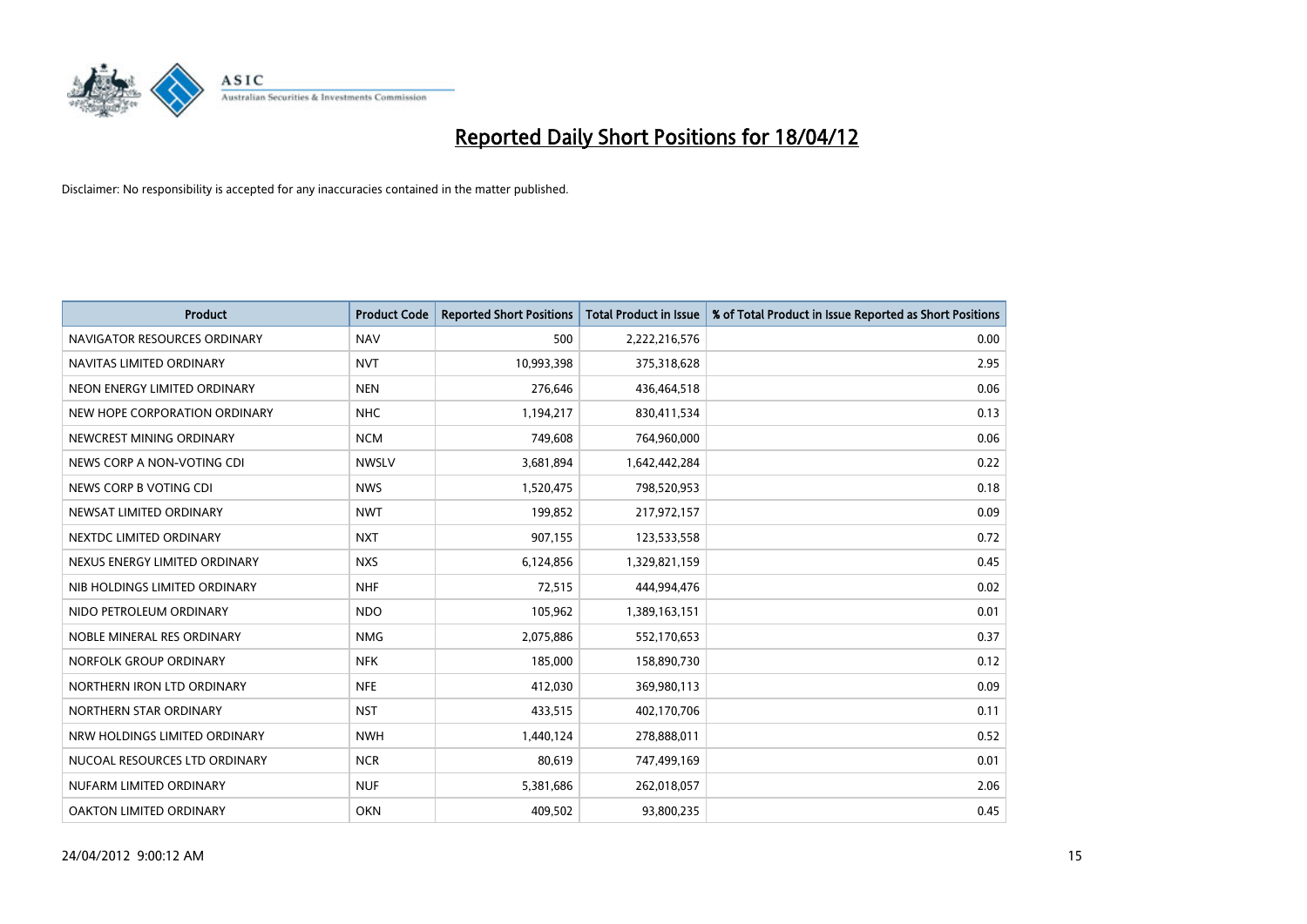

| <b>Product</b>                        | <b>Product Code</b> | <b>Reported Short Positions</b> | <b>Total Product in Issue</b> | % of Total Product in Issue Reported as Short Positions |
|---------------------------------------|---------------------|---------------------------------|-------------------------------|---------------------------------------------------------|
| OCEANAGOLD CORP. CHESS DEPOSITARY INT | <b>OGC</b>          | 619,489                         | 262,827,709                   | 0.24                                                    |
| OIL SEARCH LTD ORDINARY               | OSH                 | 11,091,999                      | 1,328,845,714                 | 0.83                                                    |
| OM HOLDINGS LIMITED ORDINARY          | <b>OMH</b>          | 5,345,102                       | 604,105,150                   | 0.87                                                    |
| <b>ONESTEEL LIMITED ORDINARY</b>      | OST                 | 20,528,664                      | 1,342,393,583                 | 1.53                                                    |
| OPUS GROUP LTD ORDINARY               | <b>OPG</b>          | 1,250                           | 53,678,177                    | 0.00                                                    |
| ORICA LIMITED ORDINARY                | ORI                 | 4,066,449                       | 365,007,037                   | 1.09                                                    |
| ORIGIN ENERGY ORDINARY                | <b>ORG</b>          | 8,315,140                       | 1,089,446,893                 | 0.77                                                    |
| OROCOBRE LIMITED ORDINARY             | <b>ORE</b>          | 79,812                          | 103,195,029                   | 0.07                                                    |
| OROTONGROUP LIMITED ORDINARY          | ORL                 | 135,938                         | 40,880,902                    | 0.33                                                    |
| OZ MINERALS ORDINARY                  | <b>OZL</b>          | 5,625,467                       | 311,281,740                   | 1.81                                                    |
| PACIFIC BRANDS ORDINARY               | PBG                 | 3,798,347                       | 912,915,695                   | 0.42                                                    |
| PALADIN ENERGY LTD ORDINARY           | <b>PDN</b>          | 47,699,313                      | 835,645,290                   | 5.70                                                    |
| PANAUST LIMITED ORDINARY              | <b>PNA</b>          | 2,189,712                       | 602,479,854                   | 0.37                                                    |
| PANORAMIC RESOURCES ORDINARY          | PAN                 | 1,159,778                       | 207,050,710                   | 0.57                                                    |
| PAPERLINX LIMITED ORDINARY            | <b>PPX</b>          | 6,948,032                       | 609,280,761                   | 1.14                                                    |
| PAPILLON RES LTD ORDINARY             | <b>PIR</b>          | 99,719                          | 242,033,462                   | 0.03                                                    |
| PEET LIMITED ORDINARY                 | <b>PPC</b>          | 342,648                         | 320,170,604                   | 0.11                                                    |
| PENINSULA ENERGY LTD ORDINARY         | <b>PEN</b>          | 3,632,051                       | 2,157,461,789                 | 0.16                                                    |
| PERILYA LIMITED ORDINARY              | <b>PEM</b>          | 587,841                         | 769,316,426                   | 0.07                                                    |
| PERPETUAL LIMITED ORDINARY            | <b>PPT</b>          | 1,981,970                       | 41,980,678                    | 4.73                                                    |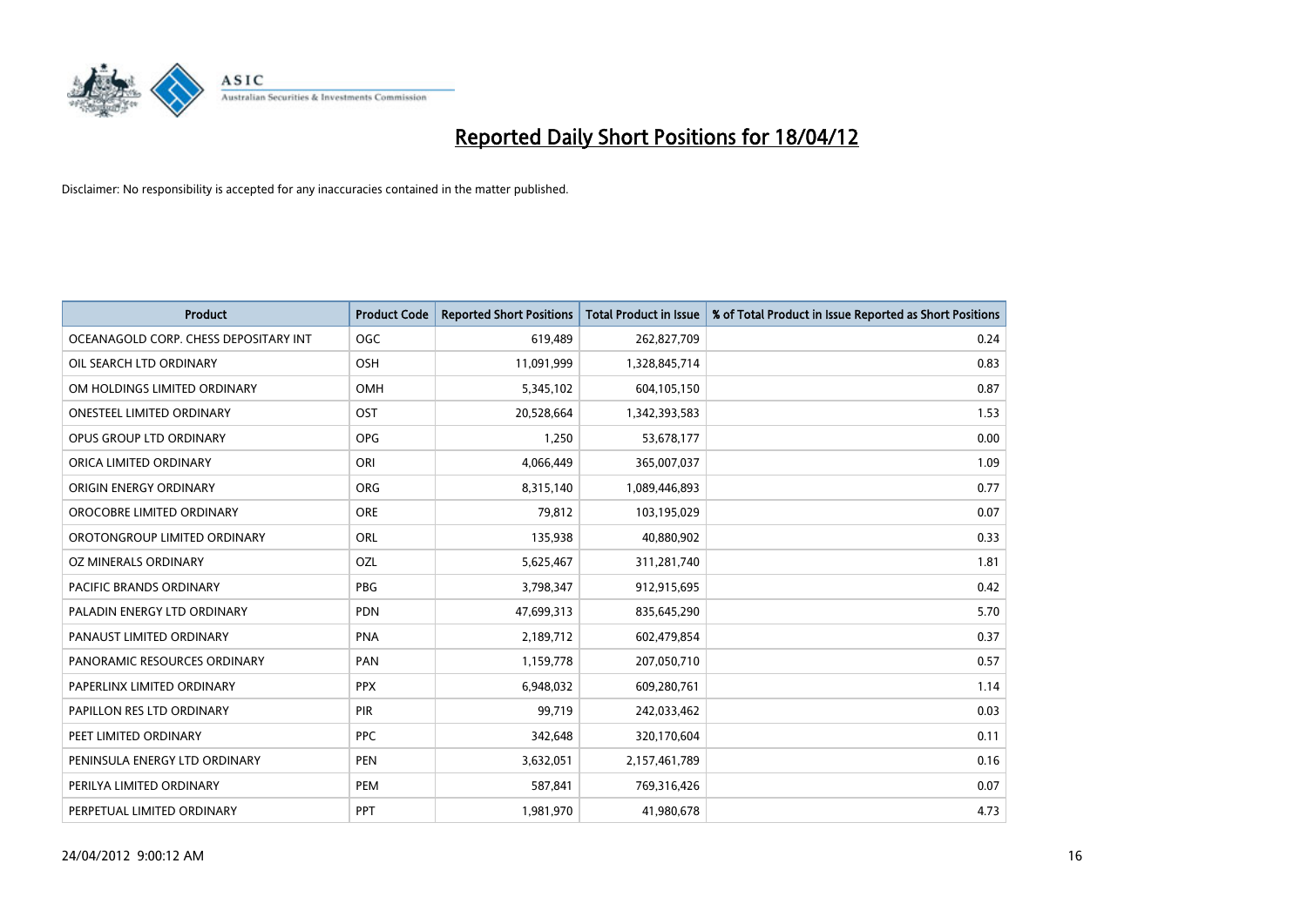

| <b>Product</b>                      | <b>Product Code</b> | <b>Reported Short Positions</b> | <b>Total Product in Issue</b> | % of Total Product in Issue Reported as Short Positions |
|-------------------------------------|---------------------|---------------------------------|-------------------------------|---------------------------------------------------------|
| PERSEUS MINING LTD ORDINARY         | PRU                 | 9,054,144                       | 457,962,088                   | 1.99                                                    |
| PHARMAXIS LTD ORDINARY              | <b>PXS</b>          | 3,450,186                       | 305,890,989                   | 1.13                                                    |
| PHOSPHAGENICS LTD. ORDINARY         | POH                 | 96,072                          | 1,017,565,957                 | 0.01                                                    |
| PLATINUM ASSET ORDINARY             | <b>PTM</b>          | 8,999,312                       | 561,347,878                   | 1.61                                                    |
| PLATINUM AUSTRALIA ORDINARY         | <b>PLA</b>          | 389,141                         | 504,968,043                   | 0.07                                                    |
| PMI GOLD CORP CDI 1:1               | <b>PVM</b>          | 387                             | 58,931,262                    | 0.00                                                    |
| <b>PMP LIMITED ORDINARY</b>         | <b>PMP</b>          | 28,630                          | 323,781,124                   | 0.01                                                    |
| PREMIER INVESTMENTS ORDINARY        | <b>PMV</b>          | 533,665                         | 155,260,377                   | 0.33                                                    |
| PRIMA BIOMED LTD ORDINARY           | <b>PRR</b>          | 5,699,998                       | 1,066,063,388                 | 0.53                                                    |
| PRIMARY HEALTH CARE ORDINARY        | <b>PRY</b>          | 12,589,555                      | 500,406,679                   | 2.49                                                    |
| PRIMEAG AUSTRALIA ORDINARY          | PAG                 | 133,976                         | 266,394,444                   | 0.05                                                    |
| PROGRAMMED ORDINARY                 | <b>PRG</b>          | 283,846                         | 118,173,778                   | 0.23                                                    |
| <b>QANTAS AIRWAYS ORDINARY</b>      | QAN                 | 13,400,864                      | 2,265,123,620                 | 0.61                                                    |
| OBE INSURANCE GROUP ORDINARY        | <b>OBE</b>          | 28,629,931                      | 1,181,682,557                 | 2.40                                                    |
| OR NATIONAL LIMITED ORDINARY        | <b>ORN</b>          | 13,703,685                      | 2,440,000,000                 | 0.55                                                    |
| ORXPHARMA LTD ORDINARY              | <b>QRX</b>          | 664,367                         | 144,499,706                   | 0.46                                                    |
| <b>QUBE LOGISTICS HLDG ORDINARY</b> | <b>QUB</b>          | 1,897,056                       | 909,407,185                   | 0.20                                                    |
| RAMELIUS RESOURCES ORDINARY         | <b>RMS</b>          | 1,018,657                       | 335,775,519                   | 0.31                                                    |
| RAMSAY HEALTH CARE ORDINARY         | <b>RHC</b>          | 2,192,974                       | 202,081,252                   | 1.08                                                    |
| RCR TOMLINSON ORDINARY              | <b>RCR</b>          | 2,149                           | 133,988,971                   | 0.00                                                    |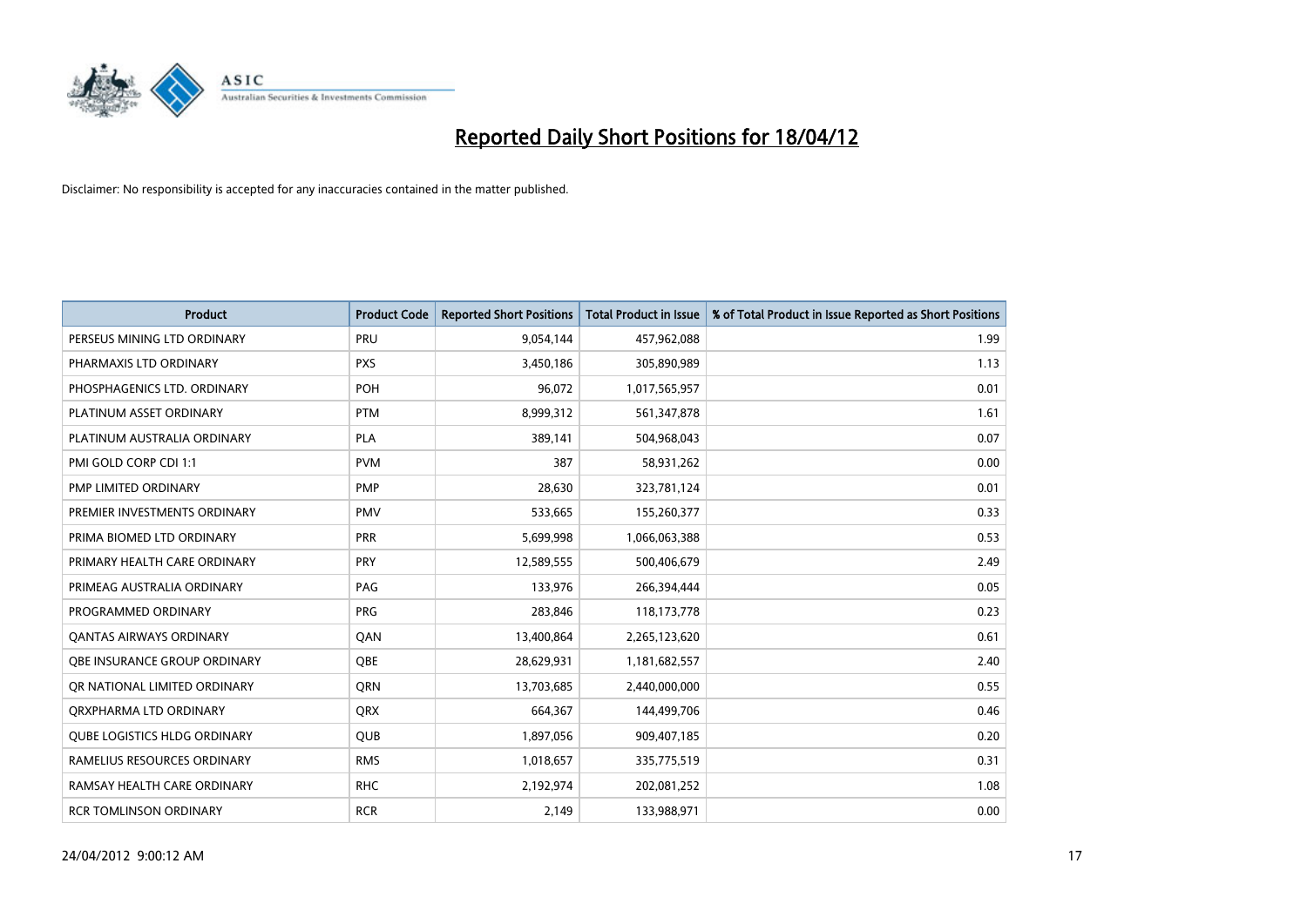

| <b>Product</b>                       | <b>Product Code</b> | <b>Reported Short Positions</b> | <b>Total Product in Issue</b> | % of Total Product in Issue Reported as Short Positions |
|--------------------------------------|---------------------|---------------------------------|-------------------------------|---------------------------------------------------------|
| <b>REA GROUP ORDINARY</b>            | <b>REA</b>          | 355,741                         | 131,714,699                   | 0.27                                                    |
| REAL ESTATE CAPITAL UNIT             | <b>RCU</b>          | 16,523                          | 101,014,072                   | 0.02                                                    |
| <b>RECKON LIMITED ORDINARY</b>       | <b>RKN</b>          | 824,601                         | 129,590,045                   | 0.64                                                    |
| <b>RED 5 LIMITED ORDINARY</b>        | <b>RED</b>          | 11,458                          | 135,488,008                   | 0.00                                                    |
| <b>RED FORK ENERGY ORDINARY</b>      | <b>RFE</b>          | 10,000                          | 310,229,853                   | 0.00                                                    |
| REDBANK ENERGY LTD ORDINARY          | <b>AEJ</b>          | 19                              | 786,287                       | 0.00                                                    |
| <b>REDFLEX HOLDINGS ORDINARY</b>     | <b>RDF</b>          | 11                              | 110,345,599                   | 0.00                                                    |
| REGIONAL EXPRESS ORDINARY            | <b>REX</b>          | 10,000                          | 121,254,902                   | 0.01                                                    |
| <b>REGIS RESOURCES ORDINARY</b>      | <b>RRL</b>          | 1,053,688                       | 450,887,007                   | 0.23                                                    |
| <b>RENAISSANCE MINERALS ORDINARY</b> | <b>RNS</b>          | 2,270,000                       | 108,900,001                   | 2.09                                                    |
| RESMED INC CDI 10:1                  | <b>RMD</b>          | 9,410,976                       | 1,556,242,300                 | 0.58                                                    |
| <b>RESOLUTE MINING ORDINARY</b>      | <b>RSG</b>          | 433,057                         | 656,256,462                   | 0.05                                                    |
| RESOURCE AND INVEST. ORDINARY        | <b>RNI</b>          | 12,500                          | 271,087,528                   | 0.00                                                    |
| <b>RESOURCE GENERATION ORDINARY</b>  | <b>RES</b>          | 173                             | 262,895,652                   | 0.00                                                    |
| REVERSE CORP LIMITED ORDINARY        | <b>REF</b>          | 100                             | 92,382,175                    | 0.00                                                    |
| REX MINERALS LIMITED ORDINARY        | <b>RXM</b>          | 787,137                         | 176,447,284                   | 0.44                                                    |
| RHG LIMITED ORDINARY                 | <b>RHG</b>          | 36,083                          | 308,483,177                   | 0.01                                                    |
| <b>RIALTO ENERGY ORDINARY</b>        | <b>RIA</b>          | 1,111,279                       | 639,493,758                   | 0.17                                                    |
| <b>RIDLEY CORPORATION ORDINARY</b>   | <b>RIC</b>          | 177,884                         | 307,817,071                   | 0.06                                                    |
| RIO TINTO LIMITED ORDINARY           | <b>RIO</b>          | 22,789,602                      | 435,758,720                   | 5.21                                                    |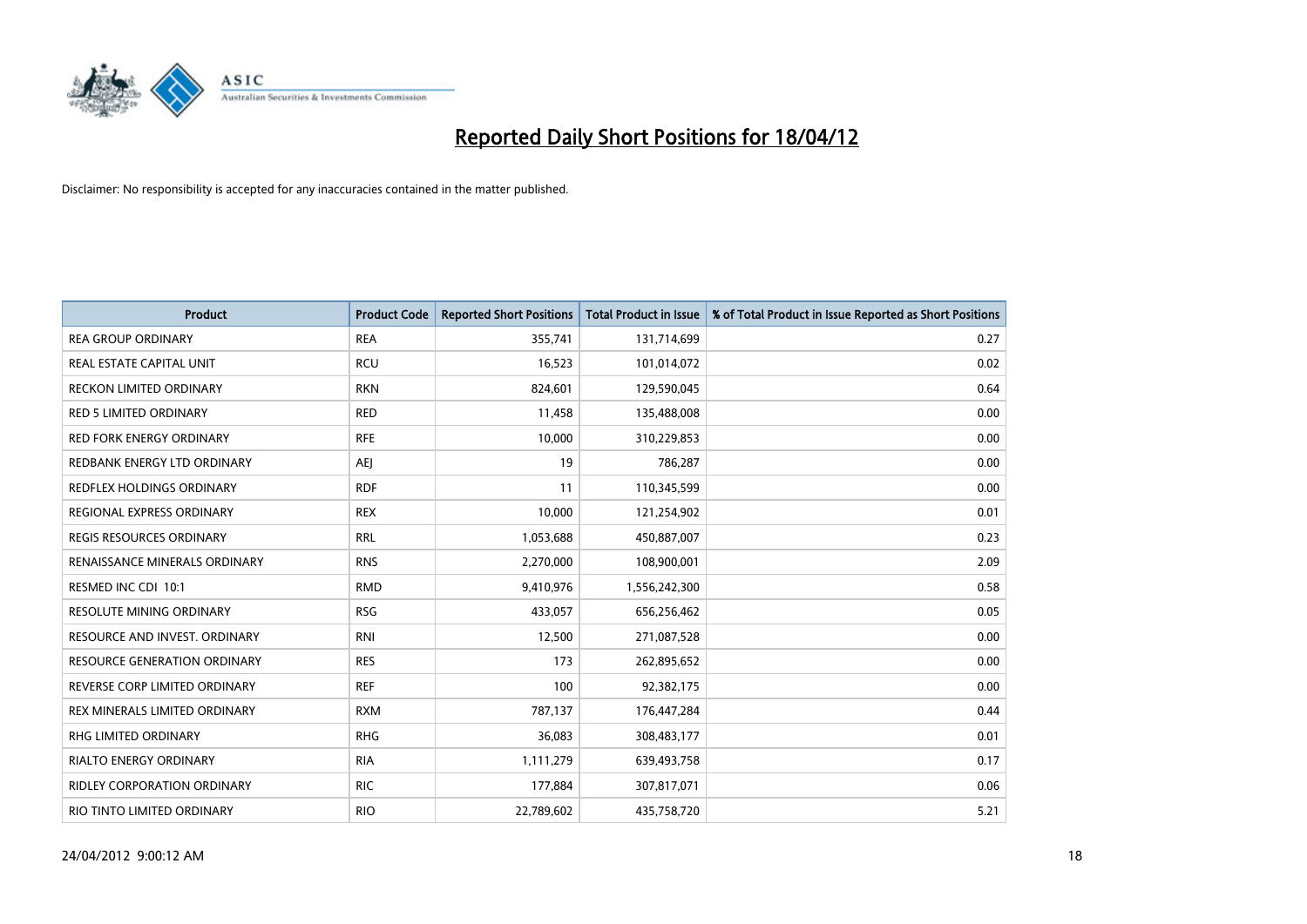

| <b>Product</b>                   | <b>Product Code</b> | <b>Reported Short Positions</b> | <b>Total Product in Issue</b> | % of Total Product in Issue Reported as Short Positions |
|----------------------------------|---------------------|---------------------------------|-------------------------------|---------------------------------------------------------|
| ROC OIL COMPANY ORDINARY         | <b>ROC</b>          | 2,871,413                       | 682,506,352                   | 0.42                                                    |
| <b>RURALCO HOLDINGS ORDINARY</b> | <b>RHL</b>          | 12,000                          | 55,019,284                    | 0.02                                                    |
| SAI GLOBAL LIMITED ORDINARY      | SAI                 | 3,137,728                       | 204,354,836                   | 1.54                                                    |
| SALMAT LIMITED ORDINARY          | <b>SLM</b>          | 1,622,393                       | 159,802,174                   | 1.01                                                    |
| SAMSON OIL & GAS LTD ORDINARY    | SSN                 | 2,303,852                       | 1,758,622,297                 | 0.13                                                    |
| SANDFIRE RESOURCES ORDINARY      | <b>SFR</b>          | 2,247,330                       | 151,158,635                   | 1.49                                                    |
| <b>SANTOS LTD ORDINARY</b>       | <b>STO</b>          | 7,183,547                       | 952,745,883                   | 0.75                                                    |
| SARACEN MINERAL ORDINARY         | <b>SAR</b>          | 1,338,415                       | 594,474,340                   | 0.23                                                    |
| SEDGMAN LIMITED ORDINARY         | <b>SDM</b>          | 66,211                          | 214,292,930                   | 0.02                                                    |
| SEEK LIMITED ORDINARY            | <b>SEK</b>          | 12,861,417                      | 337,101,307                   | 3.80                                                    |
| SELECT HARVESTS ORDINARY         | SHV                 | 415                             | 56,392,664                    | 0.00                                                    |
| SENEX ENERGY LIMITED ORDINARY    | <b>SXY</b>          | 7,107,471                       | 923,847,416                   | 0.76                                                    |
| SERVCORP LIMITED ORDINARY        | SRV                 | 26,183                          | 98,440,807                    | 0.03                                                    |
| SERVICE STREAM ORDINARY          | SSM                 | 400                             | 283,418,867                   | 0.00                                                    |
| SEVEN GROUP HOLDINGS ORDINARY    | <b>SVW</b>          | 983,844                         | 307,410,281                   | 0.32                                                    |
| SEVEN WEST MEDIA LTD ORDINARY    | SWM                 | 16,067,762                      | 666,105,054                   | 2.39                                                    |
| SIGMA PHARMACEUTICAL ORDINARY    | <b>SIP</b>          | 6,090,286                       | 1,181,236,748                 | 0.53                                                    |
| SIHAYO GOLD LIMITED ORDINARY     | <b>SIH</b>          | 100,000                         | 705,211,146                   | 0.01                                                    |
| SILEX SYSTEMS ORDINARY           | <b>SLX</b>          | 560,974                         | 170,143,997                   | 0.33                                                    |
| SILVER LAKE RESOURCE ORDINARY    | <b>SLR</b>          | 665,445                         | 220,264,064                   | 0.30                                                    |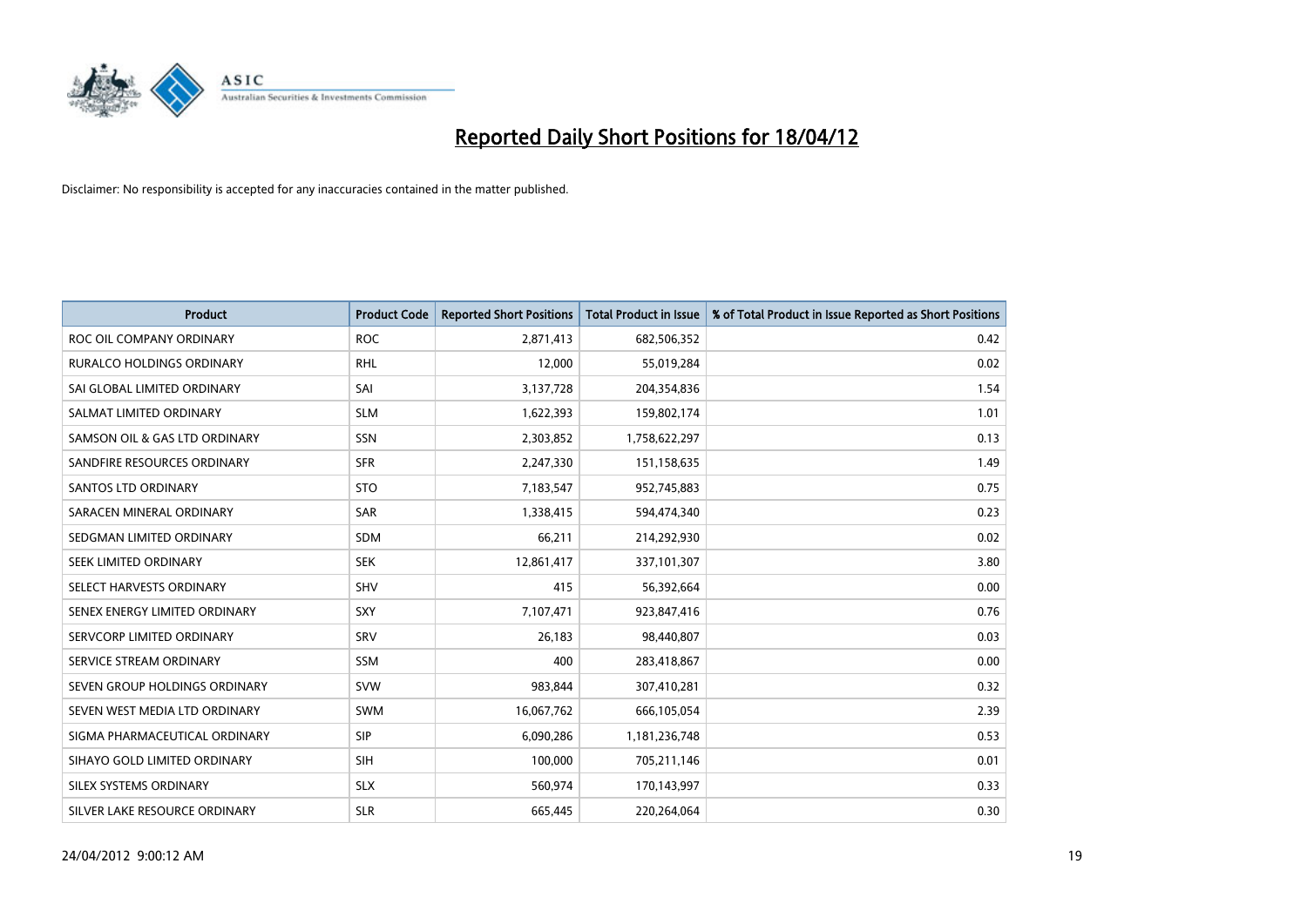

| <b>Product</b>                           | <b>Product Code</b> | <b>Reported Short Positions</b> | <b>Total Product in Issue</b> | % of Total Product in Issue Reported as Short Positions |
|------------------------------------------|---------------------|---------------------------------|-------------------------------|---------------------------------------------------------|
| SIMS METAL MGMT LTD ORDINARY             | SGM                 | 8,004,168                       | 205,856,443                   | 3.88                                                    |
| SINGAPORE TELECOMM. CHESS DEPOSITARY INT | SGT                 | 9,591,735                       | 165,074,137                   | 5.82                                                    |
| SIRTEX MEDICAL ORDINARY                  | <b>SRX</b>          | 5,101                           | 55,768,136                    | 0.01                                                    |
| SKILLED GROUP LTD ORDINARY               | <b>SKE</b>          | 22,610                          | 233,487,276                   | 0.00                                                    |
| SKY CITY ENTERTAIN, ORDINARY             | <b>SKC</b>          | 886,486                         | 576,958,340                   | 0.15                                                    |
| <b>SKY NETWORK ORDINARY</b>              | <b>SKT</b>          | 273,000                         | 389,139,785                   | 0.07                                                    |
| <b>SLATER &amp; GORDON ORDINARY</b>      | SGH                 | 39,721                          | 151,732,093                   | 0.03                                                    |
| SMS MANAGEMENT, ORDINARY                 | <b>SMX</b>          | 718,021                         | 68,290,180                    | 1.06                                                    |
| SONIC HEALTHCARE ORDINARY                | <b>SHL</b>          | 7,026,559                       | 389,969,875                   | 1.83                                                    |
| SOUL PATTINSON (W.H) ORDINARY            | SOL                 | 12,319                          | 239,395,320                   | 0.01                                                    |
| SOUTH BOULDER MINES ORDINARY             | <b>STB</b>          | 99,576                          | 116,232,826                   | 0.08                                                    |
| SP AUSNET STAPLED SECURITIES             | SPN                 | 756,648                         | 2,896,219,682                 | 0.01                                                    |
| SPARK INFRASTRUCTURE STAPLED NOTE & UNIT | SKI                 | 21,780,886                      | 1,326,734,264                 | 1.66                                                    |
| SPDR 200 FUND ETF UNITS                  | <b>STW</b>          | 1,200                           | 51,438,531                    | 0.00                                                    |
| SPECIALTY FASHION ORDINARY               | <b>SFH</b>          | 2,109,101                       | 192,086,121                   | 1.10                                                    |
| SPOTLESS GROUP LTD ORDINARY              | <b>SPT</b>          | 468,410                         | 265,746,161                   | 0.18                                                    |
| ST BARBARA LIMITED ORDINARY              | SBM                 | 8,054,794                       | 325,615,389                   | 2.47                                                    |
| STANMORE COAL LTD ORDINARY               | <b>SMR</b>          | 32,758                          | 160,180,221                   | 0.02                                                    |
| STARPHARMA HOLDINGS ORDINARY             | SPL                 | 1,847,151                       | 280,802,451                   | 0.66                                                    |
| STHN CROSS MEDIA ORDINARY                | SXL                 | 4,165,009                       | 704,594,449                   | 0.59                                                    |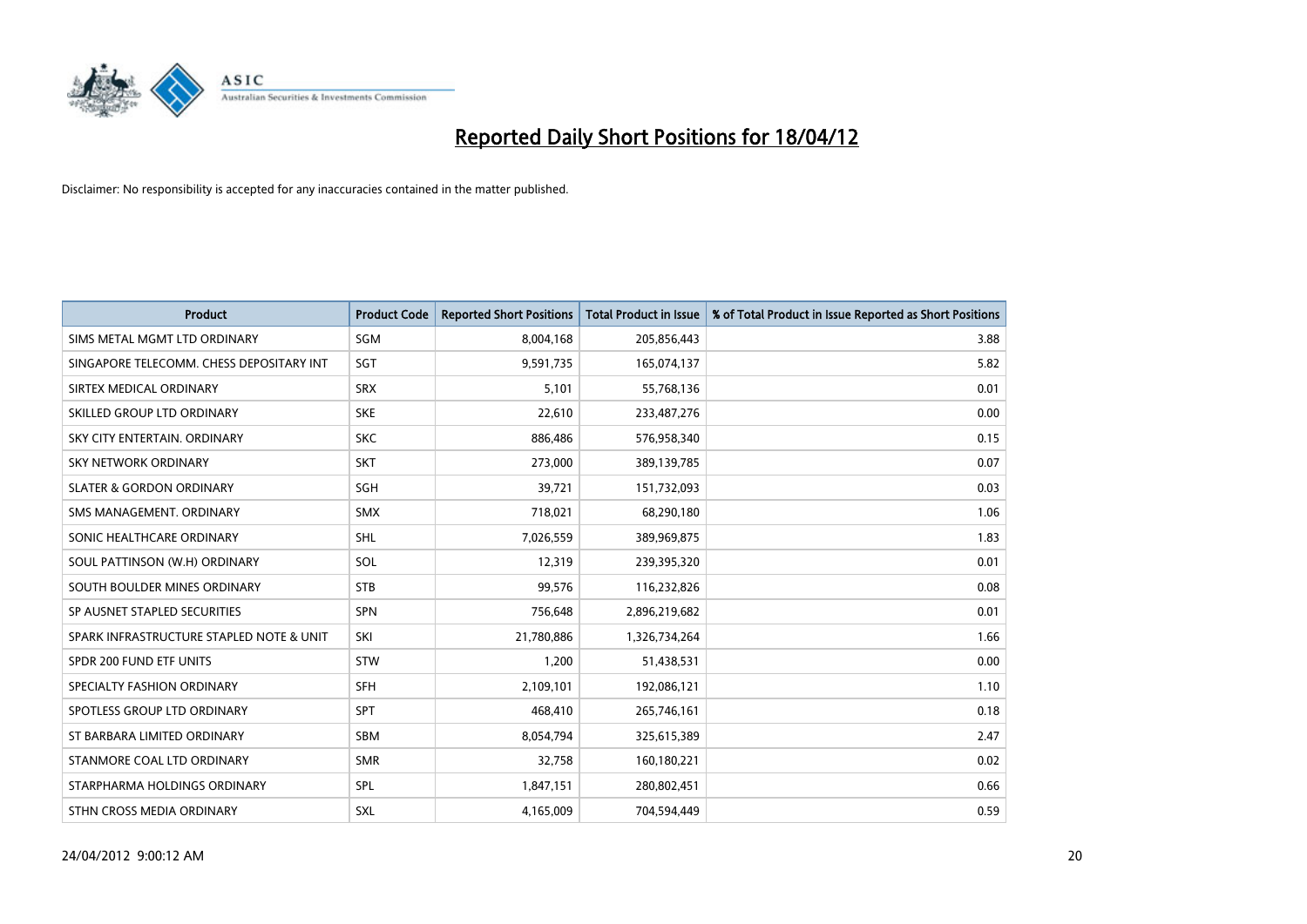

| <b>Product</b>                   | <b>Product Code</b> | <b>Reported Short Positions</b> | <b>Total Product in Issue</b> | % of Total Product in Issue Reported as Short Positions |
|----------------------------------|---------------------|---------------------------------|-------------------------------|---------------------------------------------------------|
| STOCKLAND UNITS/ORD STAPLED      | SGP                 | 23,180,977                      | 2,260,305,275                 | 1.01                                                    |
| STRAITS RES LTD. ORDINARY        | SRO                 | 125,356                         | 408,129,474                   | 0.03                                                    |
| STRIKE ENERGY LTD ORDINARY       | <b>STX</b>          | 688,463                         | 542,653,495                   | 0.13                                                    |
| STW COMMUNICATIONS ORDINARY      | SGN                 | 45,621                          | 362,798,351                   | 0.01                                                    |
| SUNCORP GROUP LTD ORDINARY       | <b>SUN</b>          | 10,491,298                      | 1,286,600,980                 | 0.79                                                    |
| SUNDANCE ENERGY ORDINARY         | <b>SEA</b>          | 549,270                         | 277,098,474                   | 0.19                                                    |
| SUNDANCE RESOURCES ORDINARY      | <b>SDL</b>          | 6,809,907                       | 2,933,534,505                 | 0.23                                                    |
| SUNLAND GROUP LTD ORDINARY       | <b>SDG</b>          | 91,510                          | 201,578,526                   | 0.05                                                    |
| SUPER RET REP LTD ORDINARY       | SUL                 | 1,084,755                       | 196,152,971                   | 0.53                                                    |
| SYD AIRPORT STAPLED US PROHIBIT. | <b>SYD</b>          | 7,786,665                       | 1,861,210,782                 | 0.40                                                    |
| TABCORP HOLDINGS LTD ORDINARY    | <b>TAH</b>          | 4,632,954                       | 730,113,969                   | 0.62                                                    |
| TANAMI GOLD NL ORDINARY          | <b>TAM</b>          | 250,220                         | 261,132,677                   | 0.10                                                    |
| TAP OIL LIMITED ORDINARY         | <b>TAP</b>          | 2,070,133                       | 241,295,311                   | 0.85                                                    |
| TASSAL GROUP LIMITED ORDINARY    | <b>TGR</b>          | 49,369                          | 146,304,404                   | 0.02                                                    |
| <b>TATTS GROUP LTD ORDINARY</b>  | <b>TTS</b>          | 10,201,154                      | 1,362,919,733                 | 0.75                                                    |
| TECHNOLOGY ONE ORDINARY          | <b>TNE</b>          | 484                             | 304,910,455                   | 0.00                                                    |
| TELECOM CORPORATION ORDINARY     | <b>TEL</b>          | 11,038,446                      | 1,930,043,981                 | 0.57                                                    |
| TELSTRA CORPORATION. ORDINARY    | <b>TLS</b>          | 30,328,008                      | 12,443,074,357                | 0.23                                                    |
| TEN NETWORK HOLDINGS ORDINARY    | <b>TEN</b>          | 62,435,882                      | 1,045,236,720                 | 5.95                                                    |
| TERANGA GOLD CORP CDI 1:1        | TGZ                 | 156,900                         | 156, 191, 477                 | 0.08                                                    |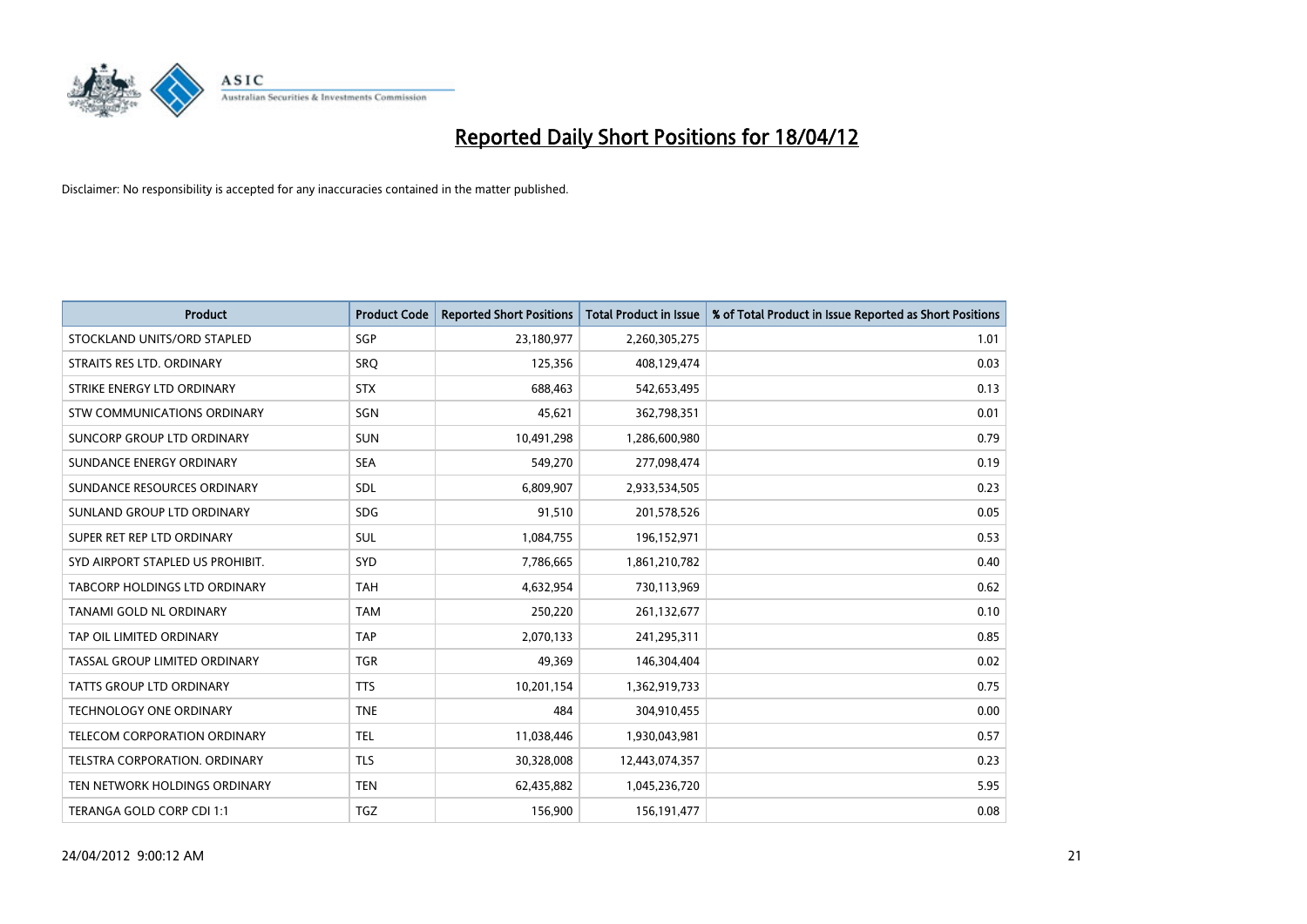

| Product                              | <b>Product Code</b> | <b>Reported Short Positions</b> | <b>Total Product in Issue</b> | % of Total Product in Issue Reported as Short Positions |
|--------------------------------------|---------------------|---------------------------------|-------------------------------|---------------------------------------------------------|
| TEXON PETROLEUM LTD ORDINARY         | <b>TXN</b>          | 22,922                          | 242,539,848                   | 0.01                                                    |
| TFS CORPORATION LTD ORDINARY         | <b>TFC</b>          | 57,942                          | 279,621,829                   | 0.02                                                    |
| THAKRAL HOLDINGS GRP ORDINARY/UNIT   | <b>THG</b>          | $\overline{2}$                  | 585,365,014                   | 0.00                                                    |
| THE REJECT SHOP ORDINARY             | <b>TRS</b>          | 1,563,958                       | 26,071,170                    | 6.01                                                    |
| THINKSMART LIMITED ORDINARY          | <b>TSM</b>          | 175,000                         | 156,005,431                   | 0.11                                                    |
| THORN GROUP LIMITED ORDINARY         | <b>TGA</b>          | 397,025                         | 146,374,703                   | 0.27                                                    |
| TIGER RESOURCES ORDINARY             | <b>TGS</b>          | 3,456,250                       | 673,470,269                   | 0.49                                                    |
| TISHMAN SPEYER UNITS                 | <b>TSO</b>          | 40,786                          | 338,440,904                   | 0.01                                                    |
| TOLL HOLDINGS LTD ORDINARY           | <b>TOL</b>          | 25,309,689                      | 717,133,875                   | 3.50                                                    |
| TOX FREE SOLUTIONS ORDINARY          | <b>TOX</b>          | 18,342                          | 114,668,108                   | 0.01                                                    |
| TPG TELECOM LIMITED ORDINARY         | <b>TPM</b>          | 2,833,236                       | 793,808,141                   | 0.35                                                    |
| <b>TRADE ME GROUP ORDINARY</b>       | <b>TME</b>          | 21,000                          | 395,745,510                   | 0.01                                                    |
| TRANSFIELD SERVICES ORDINARY         | <b>TSE</b>          | 4,453,481                       | 535,175,076                   | 0.83                                                    |
| TRANSPACIFIC INDUST, ORDINARY        | <b>TPI</b>          | 2,950,842                       | 1,578,209,025                 | 0.17                                                    |
| TRANSURBAN GROUP TRIPLE STAPLED SEC. | <b>TCL</b>          | 4,231,744                       | 1,458,321,112                 | 0.30                                                    |
| TREASURY WINE ESTATE ORDINARY        | <b>TWE</b>          | 15,085,061                      | 647,227,144                   | 2.32                                                    |
| TROY RESOURCES LTD ORDINARY          | <b>TRY</b>          | 776,584                         | 89,146,649                    | 0.86                                                    |
| UGL LIMITED ORDINARY                 | UGL                 | 5,518,572                       | 166,315,038                   | 3.30                                                    |
| UNILIFE CORPORATION CDI 6:1          | <b>UNS</b>          | 211,168                         | 263,797,950                   | 0.07                                                    |
| UXC LIMITED ORDINARY                 | <b>UXC</b>          | 542,405                         | 305,034,291                   | 0.18                                                    |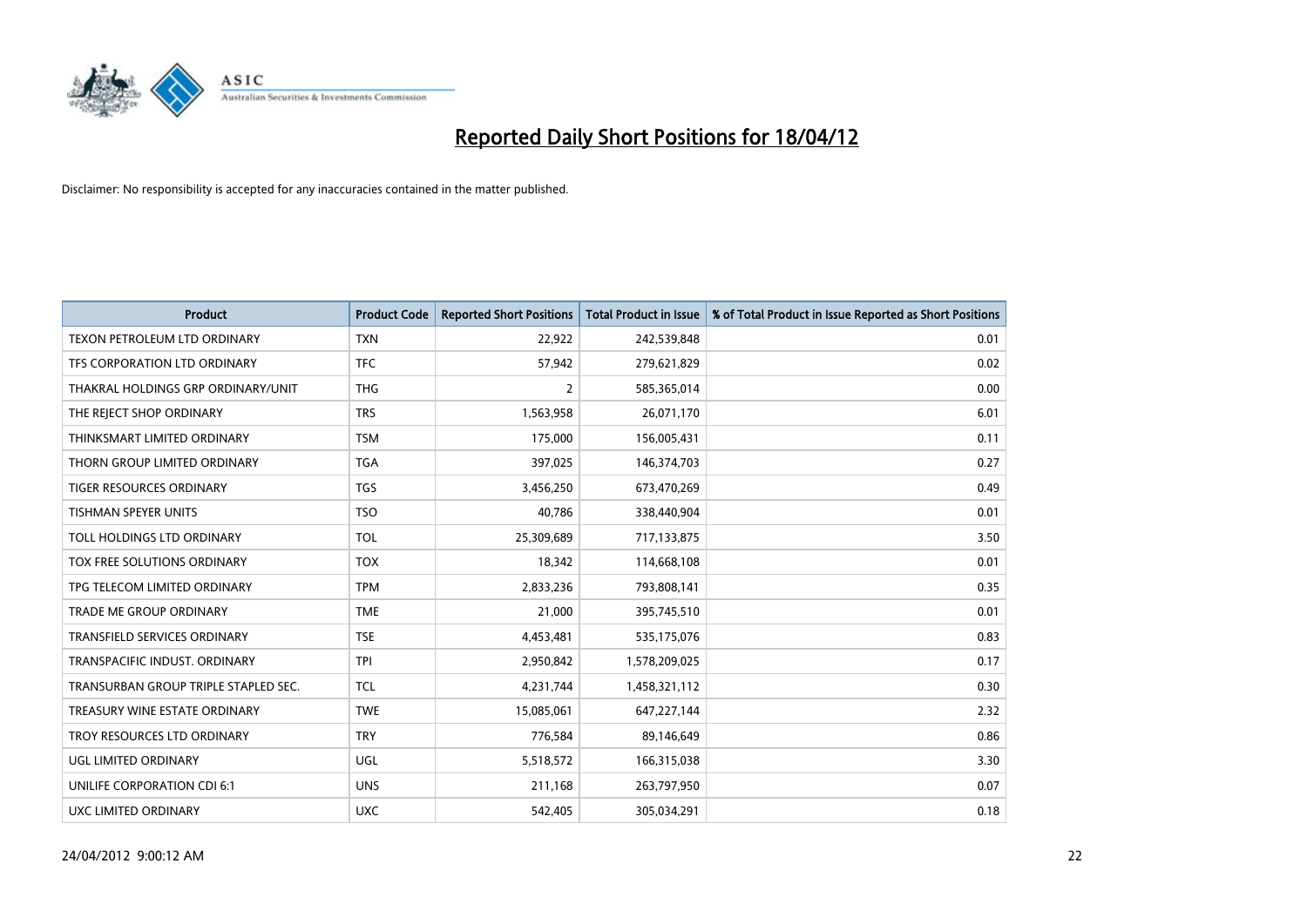

| <b>Product</b>                         | <b>Product Code</b> | <b>Reported Short Positions</b> | <b>Total Product in Issue</b> | % of Total Product in Issue Reported as Short Positions |
|----------------------------------------|---------------------|---------------------------------|-------------------------------|---------------------------------------------------------|
| <b>VENTURE MINERALS ORDINARY</b>       | <b>VMS</b>          | 246,222                         | 232,468,592                   | 0.10                                                    |
| <b>VIRGIN AUS HLDG LTD ORDINARY</b>    | <b>VAH</b>          | 3,897,462                       | 2,210,197,600                 | 0.17                                                    |
| VITERRA INC CDI 1:1                    | <b>VTA</b>          | 10                              | 68,629,939                    | 0.00                                                    |
| <b>WATPAC LIMITED ORDINARY</b>         | <b>WTP</b>          | 48,837                          | 184,332,526                   | 0.01                                                    |
| <b>WDS LIMITED ORDINARY</b>            | <b>WDS</b>          | 7                               | 144,740,614                   | 0.00                                                    |
| WEBIET LIMITED ORDINARY                | <b>WEB</b>          | 10,289                          | 72,348,080                    | 0.01                                                    |
| <b>WESFARMERS LIMITED ORDINARY</b>     | <b>WES</b>          | 29,272,031                      | 1,006,488,115                 | 2.89                                                    |
| WESFARMERS LIMITED PARTIALLY PROTECTED | <b>WESN</b>         | 1,486,846                       | 150,584,047                   | 0.99                                                    |
| <b>WESTERN AREAS NL ORDINARY</b>       | <b>WSA</b>          | 6,270,140                       | 179,735,899                   | 3.49                                                    |
| WESTFIELD GROUP ORD/UNIT STAPLED SEC   | <b>WDC</b>          | 14,646,699                      | 2,308,988,539                 | 0.61                                                    |
| WESTFIELD RETAIL TST UNIT STAPLED      | <b>WRT</b>          | 56,510,903                      | 3,054,166,195                 | 1.85                                                    |
| <b>WESTPAC BANKING CORP ORDINARY</b>   | <b>WBC</b>          | 59,362,684                      | 3,054,171,031                 | 1.89                                                    |
| WHITE ENERGY COMPANY ORDINARY          | <b>WEC</b>          | 2,067,611                       | 322,974,494                   | 0.62                                                    |
| WHITEHAVEN COAL ORDINARY               | <b>WHC</b>          | 18,376,207                      | 502,668,417                   | 3.64                                                    |
| WHK GROUP LIMITED ORDINARY             | <b>WHG</b>          | 801                             | 265,200,652                   | 0.00                                                    |
| WHL ENERGY LIMITED ORDINARY            | <b>WHN</b>          | 9,090,910                       | 1,406,588,386                 | 0.64                                                    |
| <b>WILDHORSE ENERGY ORDINARY</b>       | <b>WHE</b>          | 26,413                          | 281,805,997                   | 0.01                                                    |
| WINDIMURRA VANADIUM ORDINARY           | <b>WVL</b>          | 163,685                         | 154,278,674                   | 0.11                                                    |
| WOODSIDE PETROLEUM ORDINARY            | <b>WPL</b>          | 4,790,253                       | 823,910,657                   | 0.57                                                    |
| WOOLWORTHS LIMITED ORDINARY            | <b>WOW</b>          | 5,425,475                       | 1,226,894,810                 | 0.41                                                    |